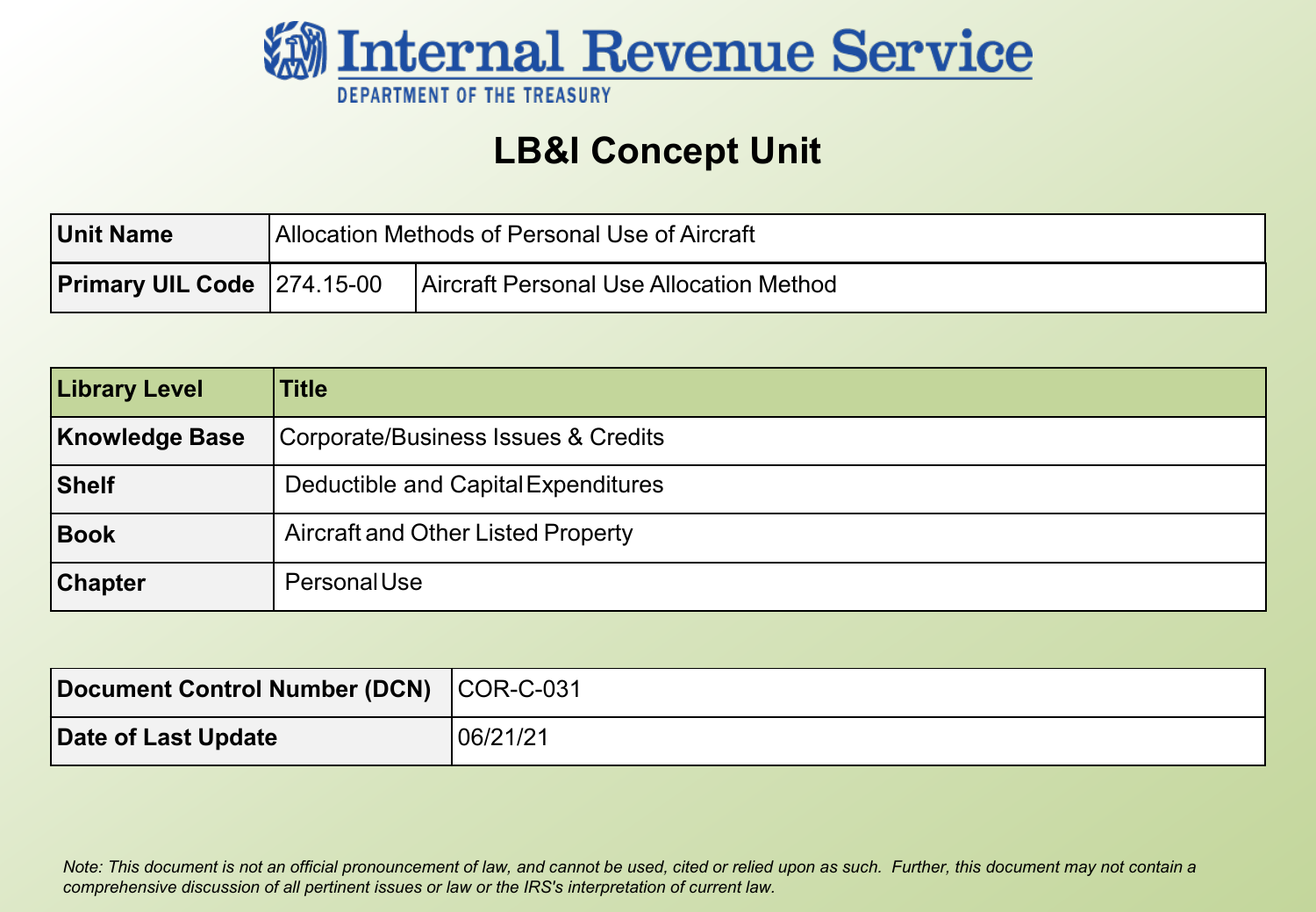#### **Table of Contents**

*(View this PowerPoint in "Presentation View" to click on the links below)*

<span id="page-1-0"></span>**[General Overview](#page-2-0)** 

**[Detailed Explanation of the](#page-4-0) Concept**

**[Examples of the Concept](#page-10-0)** 

**[Index of Referenced Resources](#page-22-0)** 

**[Training and AdditionalResources](#page-23-0)** 

**[Glossary of Terms and Acronyms](#page-24-0)** 

**[Index of Related PracticeUnits](#page-25-0)**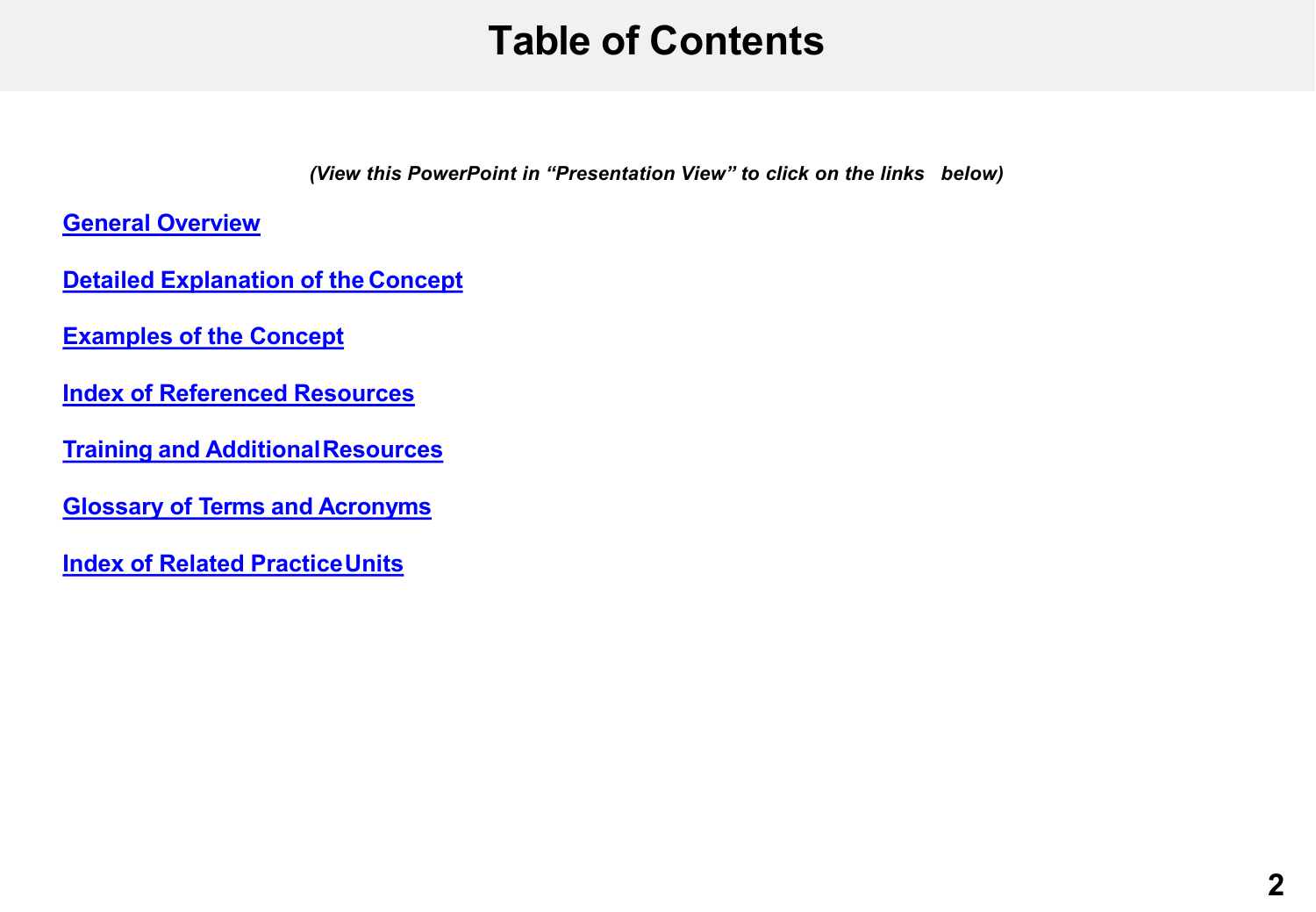#### **General Overview**

#### <span id="page-2-0"></span>**Allocation Methods for Personal Use of Aircraft**

Taxpayers who use their own aircraft for both business and personal flights must allocate expenses to each category. Personal flight expenses are further allocated between personal entertainment flights and personal non-entertainment flights but making that determination is beyond the scope of this Concept Unit.

Treas. Reg. 1.274-10(e) provides four permissible allocation methods. For clarity, they are presented as four separate methods here. With any of these methods, a taxpayer must use the same method for all aircraft for the entire tax year, but a taxpayer can change to one of the other authorized methods in a subsequent year. Taxpayer may aggregate similar cost profile aircraft in these calculations. Similar cost profile aircraft per T.R. 1.274-10(d)(4)(ii) are aircraft that have comparable flight operating costs per mile or per hour.

The four permissible allocation methods are:

- Occupied Seat Methods
- − Hours
- − Miles
- Flight-by-Flight Methods
- − Hours
- − Miles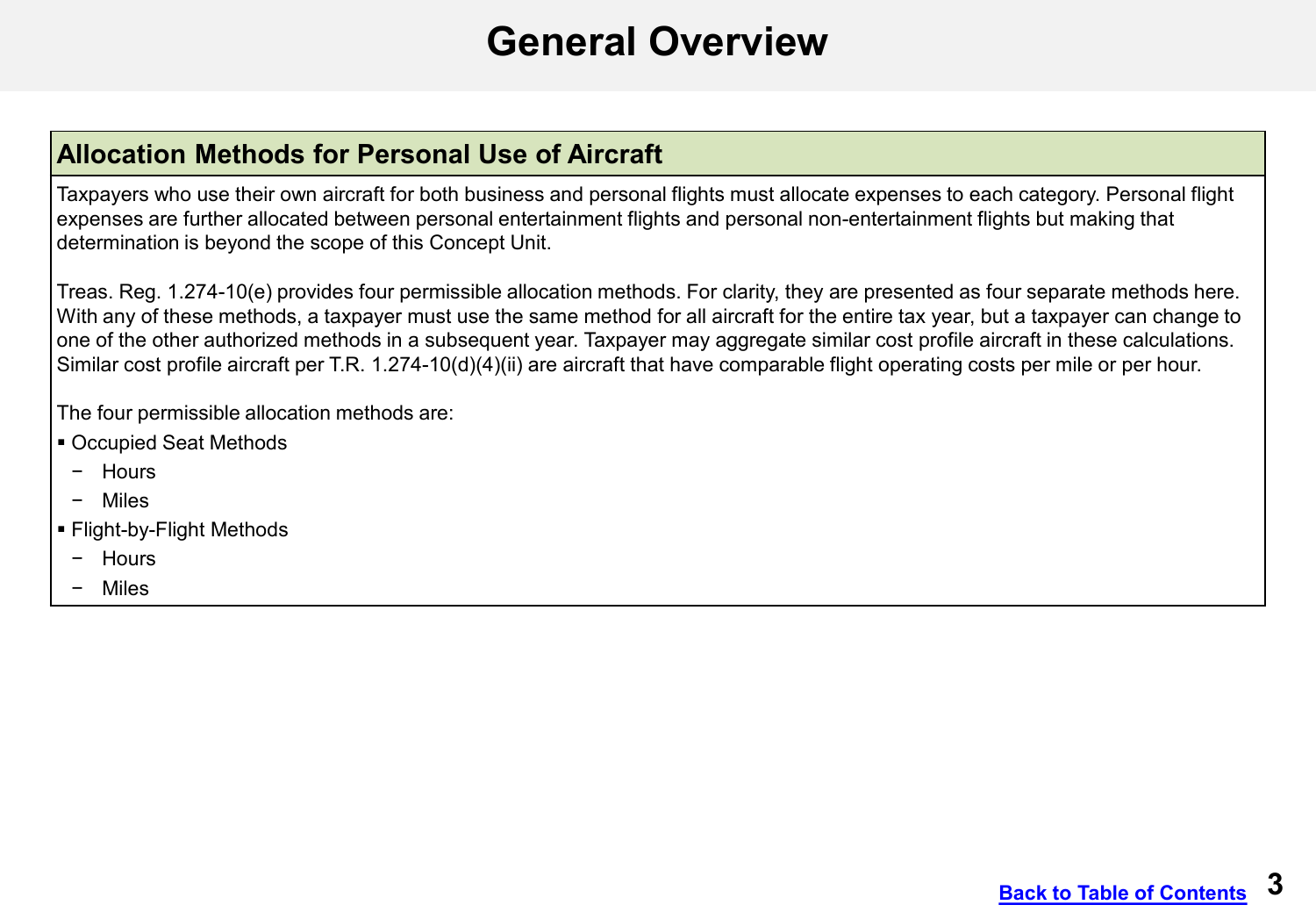# **General Overview (cont'd)**

#### **Allocation Methods for Personal Use of Aircraft**

Treas. Reg. 1.274-10 provides the permissible methods for the allocation of personal use.

#### Occupied Seat Methods

- Hours: Number of hours flown by the individual multiplied by the "cost per occupied seat hour"\*\*
- Miles: Number of miles flown by the individual multiplied by the "cost per occupied seat mile"\*\*

#### Flight-by-Flight Methods

- Hours: Allocate expenses per hour to an individual flight and then to a specified individual traveling for entertainment purposes on that flight\*\*
- Miles: Allocate expenses per mile to an individual flight and then to a specified individual traveling for entertainment purposes on that flight\*\*

\*\*See the "Formulas" slides in the Detailed Explanation of the Concept section of this Practice Unit for how each component is computed.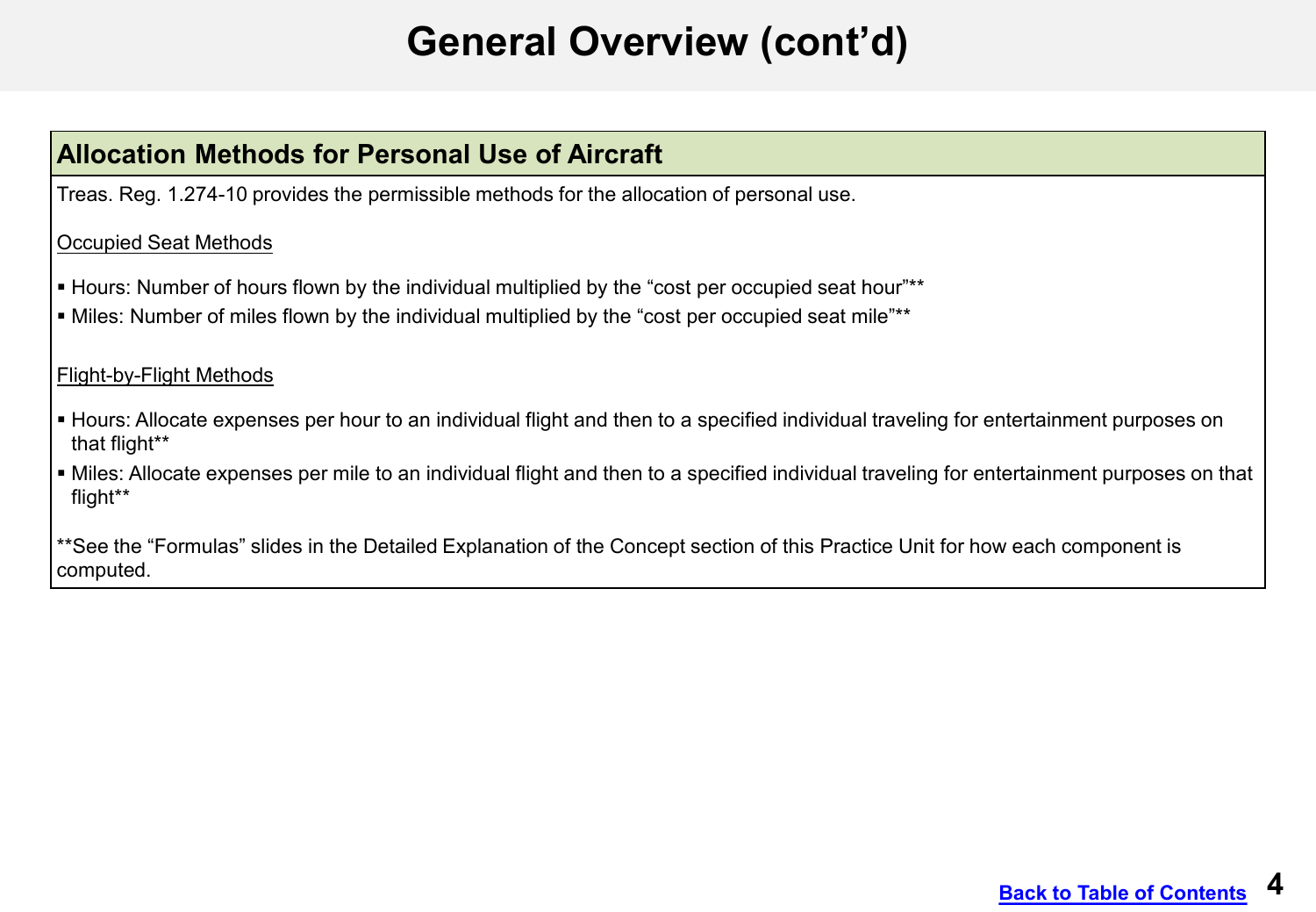#### **Detailed Explanation of the Concept**

#### <span id="page-4-0"></span>**Allocation Methods for Personal Use of Aircraft**

This section covers key factors, including information and items needed, and the formulas for the four allocation methods.

| <b>Analysis</b>                                                                                                                                                                                                                                                                                                                                                                                                                                                                                                                                                                                                                                                                                                                                                              | <b>Resources</b>                                                                                       |
|------------------------------------------------------------------------------------------------------------------------------------------------------------------------------------------------------------------------------------------------------------------------------------------------------------------------------------------------------------------------------------------------------------------------------------------------------------------------------------------------------------------------------------------------------------------------------------------------------------------------------------------------------------------------------------------------------------------------------------------------------------------------------|--------------------------------------------------------------------------------------------------------|
| Key Factors - Items Needed for Exam<br>These items are needed to complete the business versus personal use calculation:<br>Complete flight records including:<br>Date, departure and landing destinations, trip hours and miles flown<br>IRC Section 274(d) substantiation for all flight legs<br>Passenger manifest for every flight leg<br>The business purpose, if any, of each passenger on each flight leg<br>List of "specified individuals" of the company as defined in Treas. Reg. 1.274-9<br>I ■ List of amounts that are treated as compensation to employees and "specified individuals"<br>who are not employees, for example a CEO or business owner<br>$\vert$ = All direct and indirect aircraft expenses deducted on the tax return for the year under exam | ■ Treas. Reg. 1.274-9<br>Treas. Reg. 1.274-10<br>■ Treas. Reg. 1.274-9(b)<br>$\blacksquare$ IRC 274(d) |
| The method the taxpayer used to calculate business versus personal flight usage                                                                                                                                                                                                                                                                                                                                                                                                                                                                                                                                                                                                                                                                                              |                                                                                                        |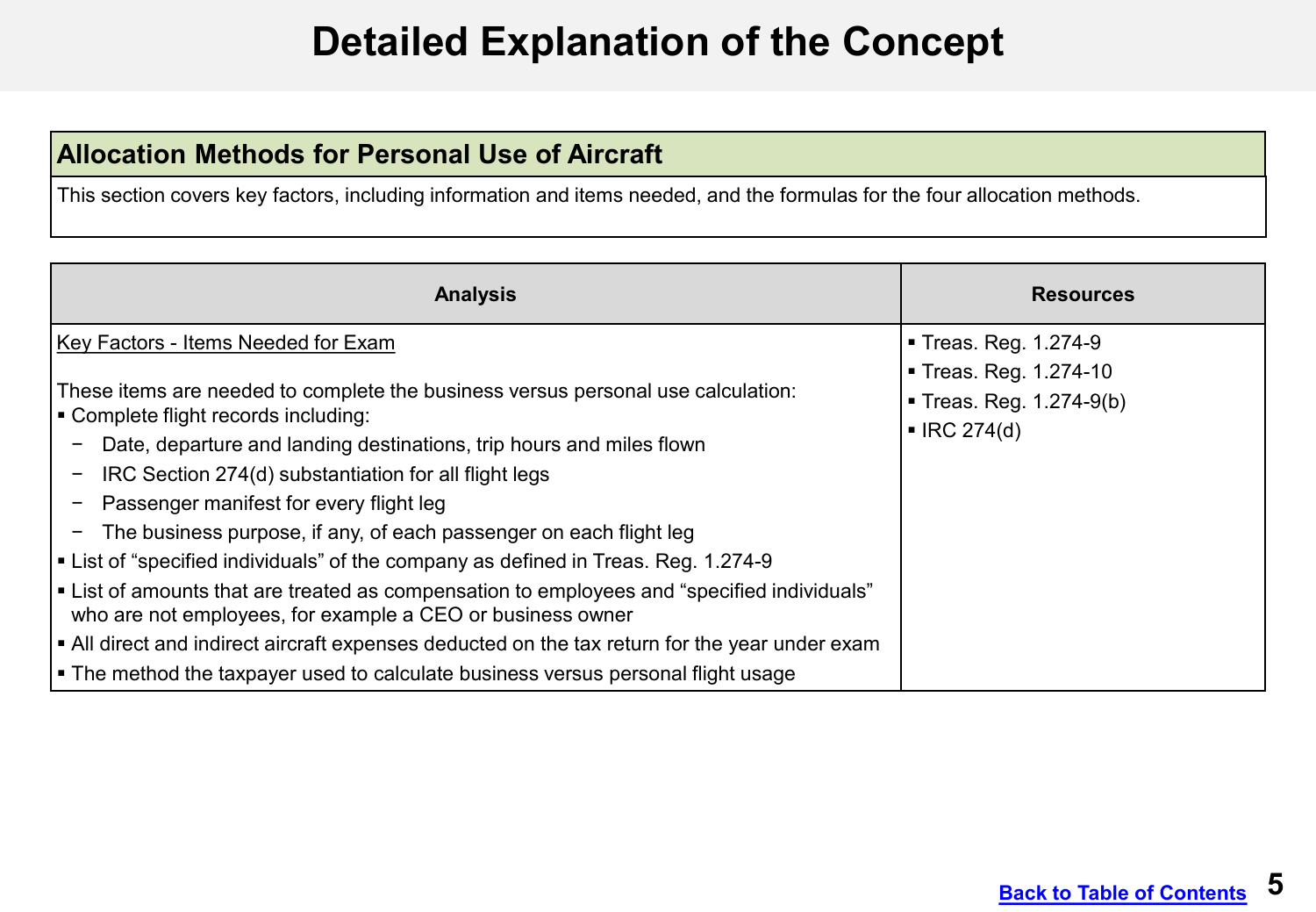| <b>Allocation Methods for Personal Use of Aircraft</b>                                                                                                                                                                                                                                                                                                   |                      |  |  |  |
|----------------------------------------------------------------------------------------------------------------------------------------------------------------------------------------------------------------------------------------------------------------------------------------------------------------------------------------------------------|----------------------|--|--|--|
| <b>Analysis</b>                                                                                                                                                                                                                                                                                                                                          | <b>Resources</b>     |  |  |  |
| Key Factors - Expenses                                                                                                                                                                                                                                                                                                                                   | Freas. Reg. 1.274-10 |  |  |  |
| To determine the personal use under Treas. Reg. 1.274-10, identify all the direct and indirect<br>aircraft costs deducted on the tax return. Examples of these expenses include aircraft<br>depreciation, pilot wages, interest, insurance and hangar fees. The expense total is the same<br>regardless of which allocation method the taxpayer chooses. |                      |  |  |  |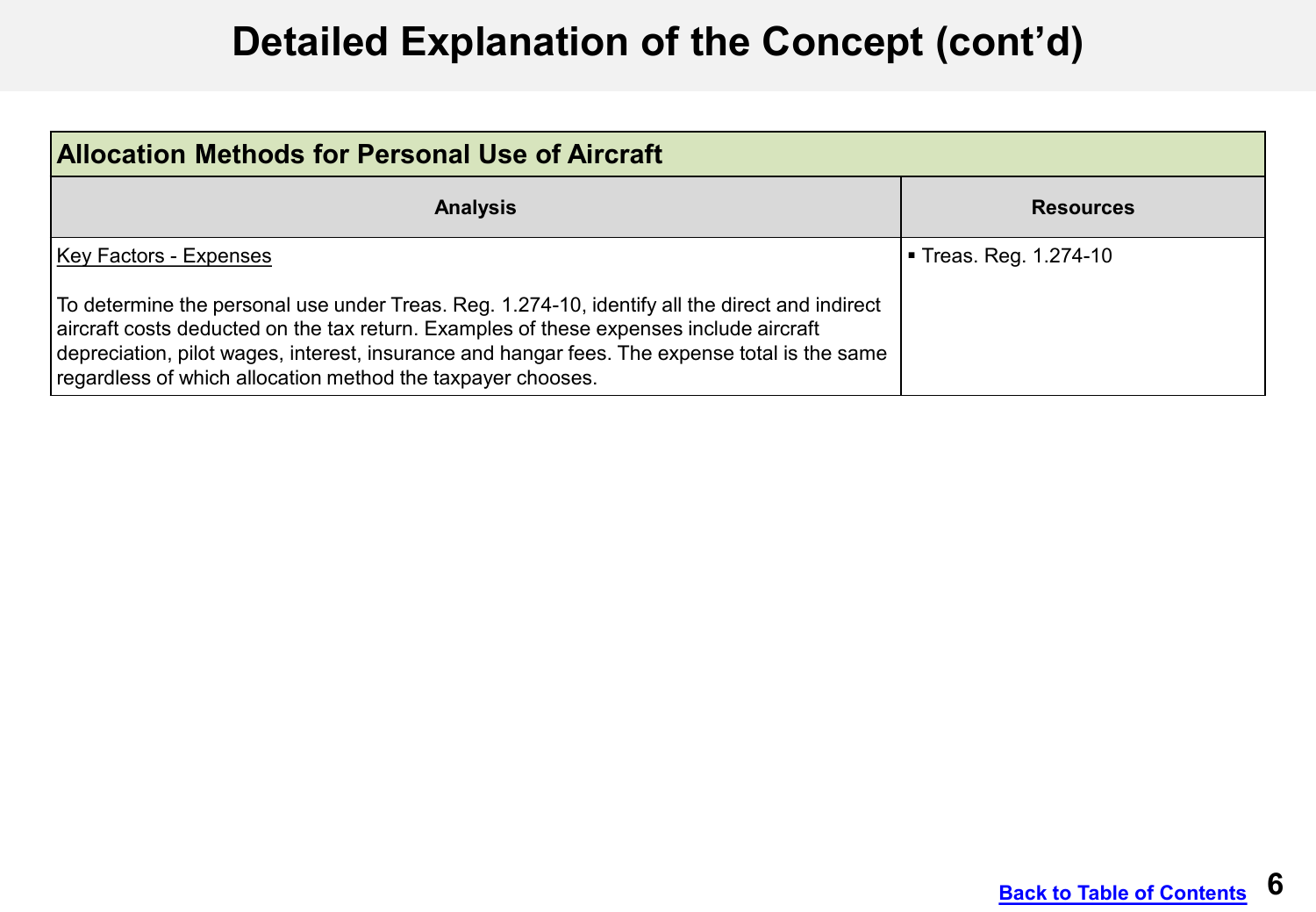| <b>Allocation Methods for Personal Use of Aircraft</b>                                                                                                                                                                                                                                                                                                    |                                  |  |  |  |  |
|-----------------------------------------------------------------------------------------------------------------------------------------------------------------------------------------------------------------------------------------------------------------------------------------------------------------------------------------------------------|----------------------------------|--|--|--|--|
| <b>Analysis</b>                                                                                                                                                                                                                                                                                                                                           | <b>Resources</b>                 |  |  |  |  |
| <u> Key Factors - Formulas</u>                                                                                                                                                                                                                                                                                                                            | ■ Treas. Reg. $1.274 - 10(e)(2)$ |  |  |  |  |
| The four methods are illustrated in the Examples of the Concept section. Here are the<br>formulas used in the illustrations.                                                                                                                                                                                                                              |                                  |  |  |  |  |
| Occupied Seat Hours (OSH)                                                                                                                                                                                                                                                                                                                                 |                                  |  |  |  |  |
| $\vert$ $\bullet$ OSH equals the number of hours for the flight multiplied by the number of seats occupied on<br>that flight**                                                                                                                                                                                                                            |                                  |  |  |  |  |
| I ■ Flight cost per OSH equals total aircraft expenses for the year divided by the total number of<br>OSH for the year                                                                                                                                                                                                                                    |                                  |  |  |  |  |
| Figure Flight Cost allocated to a flight for personal use, for each passenger (occupied seat),<br>equals the hours for that flight multiplied by the Cost Per OSH                                                                                                                                                                                         |                                  |  |  |  |  |
| **The Regulations refer to flights, but records should be maintained for each leg of each flight.<br>For example, look at a trip that has two legs – Columbus to Chicago and Chicago to Denver.<br>The leg from Columbus to Chicago may be to drop off passengers for a concert (personal)<br>while the leg from Chicago to Denver may be a business leg. |                                  |  |  |  |  |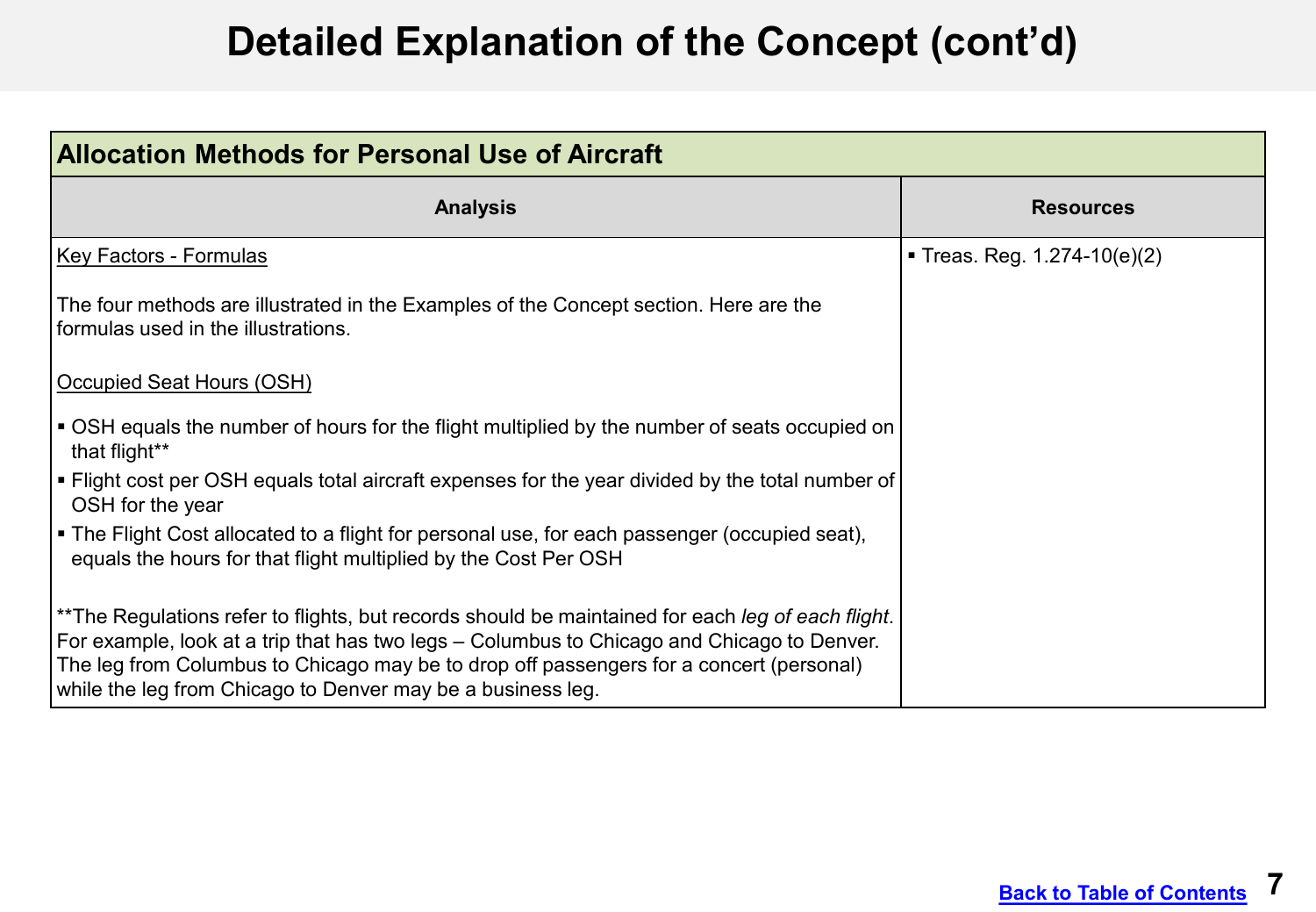| <b>Allocation Methods for Personal Use of Aircraft</b>                                                                                                             |                              |  |  |  |  |
|--------------------------------------------------------------------------------------------------------------------------------------------------------------------|------------------------------|--|--|--|--|
| <b>Analysis</b>                                                                                                                                                    | <b>Resources</b>             |  |  |  |  |
| Key Factors – Formulas (cont'd)                                                                                                                                    | Treas. Reg. $1.274-10(e)(2)$ |  |  |  |  |
| Occupied Seat Miles (OSM)                                                                                                                                          |                              |  |  |  |  |
| ■ OSM equals the number of miles flown for the flight multiplied by the number of seats<br>occupied on that flight**.                                              |                              |  |  |  |  |
| I ■ Cost Per OSM equals total aircraft expenses for the year divided by the total number of<br>OSM for the year                                                    |                              |  |  |  |  |
| I ■ The Flight Cost allocated to a flight for personal use, for each passenger (occupied seat),<br>equals the miles for that flight multiplied by the Cost Per OSM |                              |  |  |  |  |
| **The Regulations refer to flights, but records should be maintained for each leg of each flight.                                                                  |                              |  |  |  |  |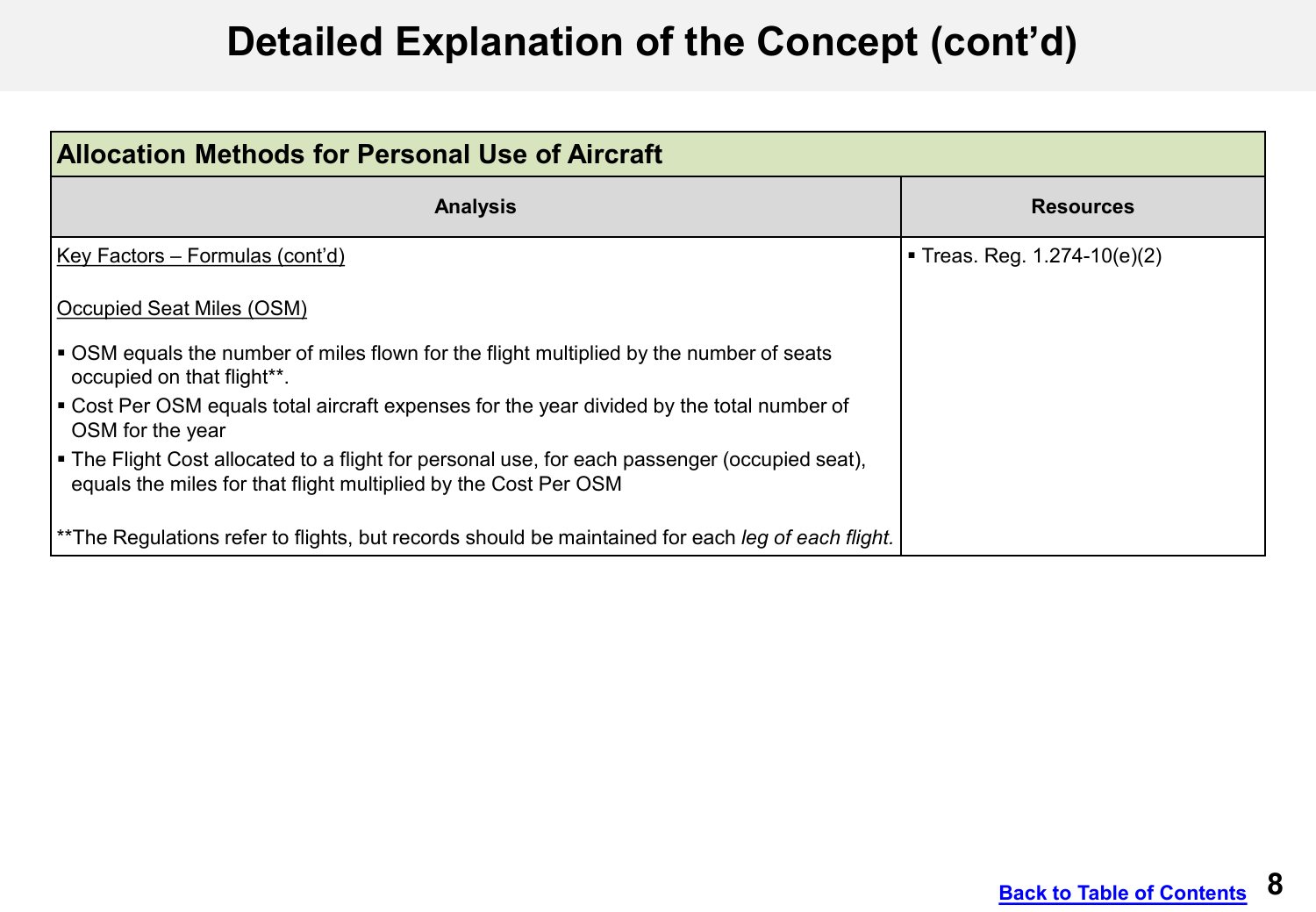| <b>Allocation Methods for Personal Use of Aircraft</b>                                                             |                                  |  |  |  |  |
|--------------------------------------------------------------------------------------------------------------------|----------------------------------|--|--|--|--|
| <b>Analysis</b>                                                                                                    | <b>Resources</b>                 |  |  |  |  |
| Key Factors – Formulas (cont'd)                                                                                    | ■ Treas. Reg. $1.274 - 10(e)(3)$ |  |  |  |  |
| Flight-by-Flight Hours                                                                                             |                                  |  |  |  |  |
| • Cost Per Flight** Hour equals Total Aircraft Expenses for the year divided by Total Flight<br>Hours for the year |                                  |  |  |  |  |
| Lost of Flight equals Cost per Flight Hour multiplied by the number of hours for that flight ■ Cost                |                                  |  |  |  |  |
| Flight Cost Per Passenger equals Cost of Flight divided by the number of passengers                                |                                  |  |  |  |  |
| **The Regulations refer to flights, but records should be maintained for each leg of each flight.                  |                                  |  |  |  |  |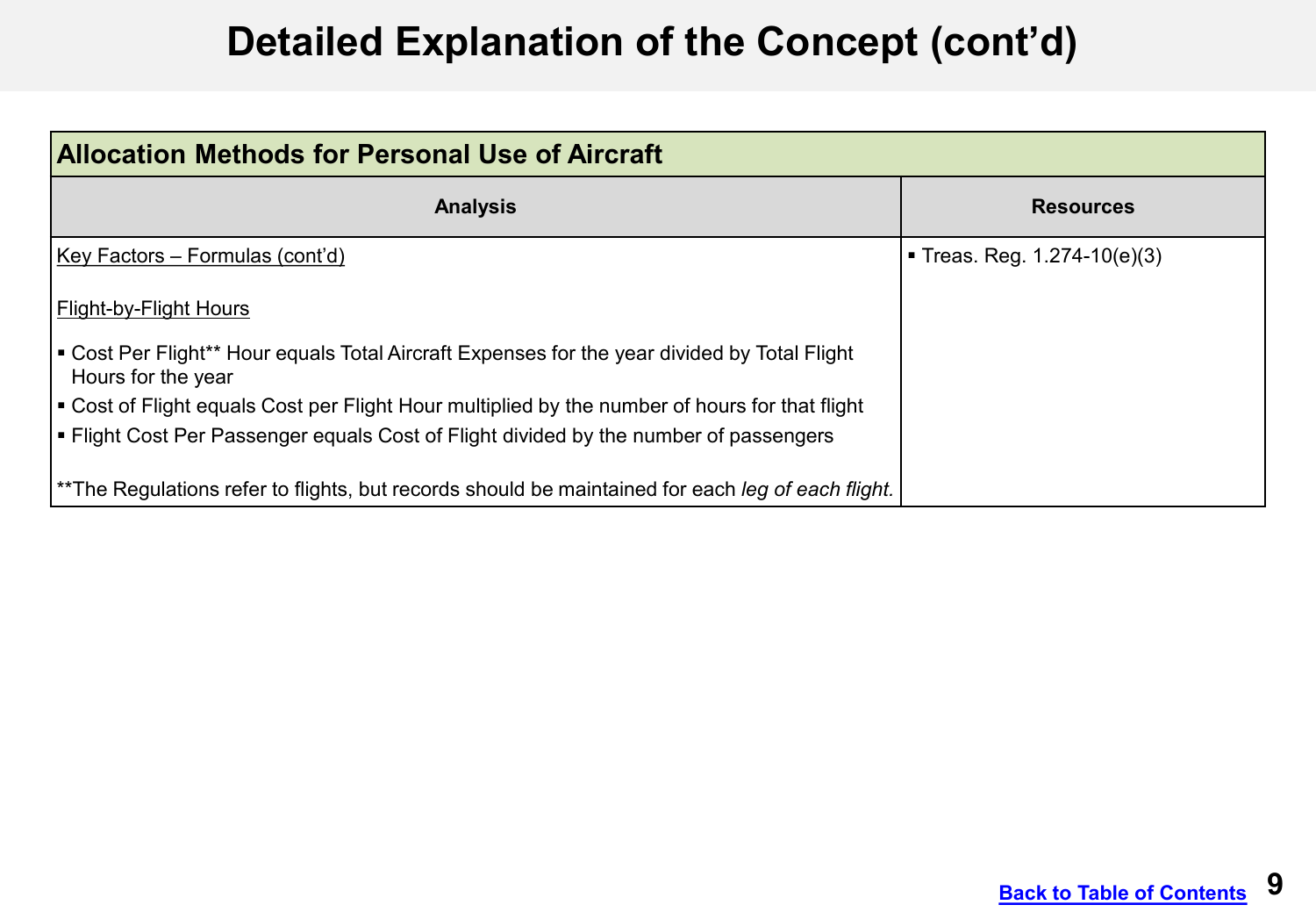| <b>Allocation Methods for Personal Use of Aircraft</b>                                                             |                                |  |  |  |  |
|--------------------------------------------------------------------------------------------------------------------|--------------------------------|--|--|--|--|
| <b>Analysis</b>                                                                                                    | <b>Resources</b>               |  |  |  |  |
| Key Factors – Formulas (cont'd)                                                                                    | Treas. Reg. $1.274 - 10(e)(3)$ |  |  |  |  |
| <b>Flight-by-Flight Miles</b>                                                                                      |                                |  |  |  |  |
| • Cost Per Flight** Mile equals Total Aircraft Expenses for the year divided by Total Flight<br>Miles for the year |                                |  |  |  |  |
| • Cost of Flight equals Cost per Flight Mile multiplied by the number of miles for that flight                     |                                |  |  |  |  |
| • Flight Cost Per Passenger equals Cost of Flight divided by the number of passengers                              |                                |  |  |  |  |
| **The Regulations refer to flights, but records should be maintained for each leg of each flight.                  |                                |  |  |  |  |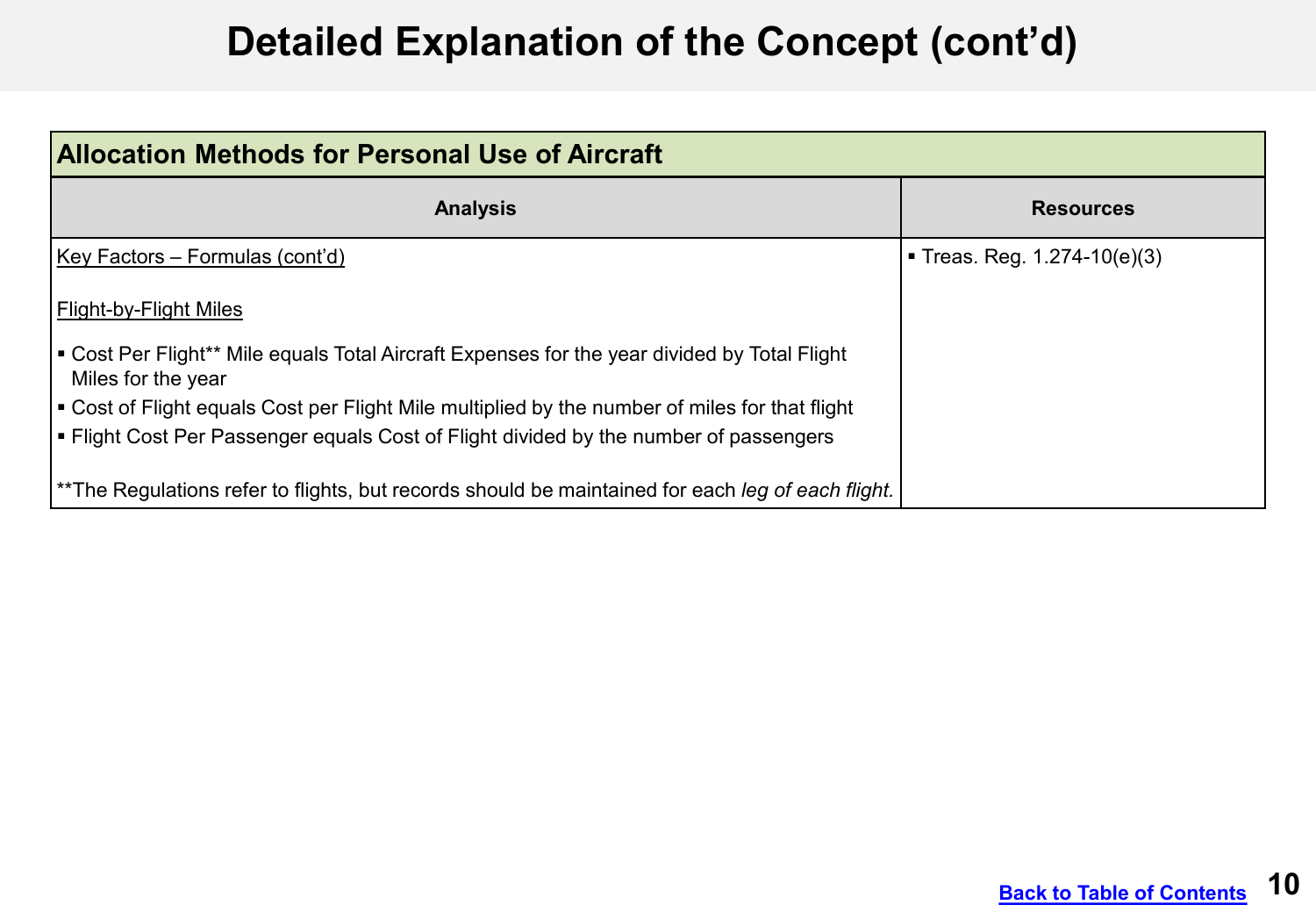## **Examples of the Concept**

<span id="page-10-0"></span>

| <b>Allocation Methods for Personal Use of Aircraft</b> |            |            |       |       |                 |                                                                                              |
|--------------------------------------------------------|------------|------------|-------|-------|-----------------|----------------------------------------------------------------------------------------------|
|                                                        |            |            |       |       | <b>Examples</b> |                                                                                              |
| <b>Facts</b>                                           |            |            |       |       |                 |                                                                                              |
|                                                        |            |            |       |       |                 | Below is a sample spreadsheet detailing what information you need to start your examination. |
|                                                        | Departure  | Arrival    |       |       | Total           |                                                                                              |
| Date                                                   | City       | City       | Hours | Miles | <b>PAX</b>      | Explanation                                                                                  |
| 2/5/2015                                               | <b>ORD</b> | JFK        | 3     | 737   | 2               | Business meeting of taxpayer, spouse was a guest                                             |
| 2/6/2015                                               | JFK        | <b>ORD</b> | 3     | 737   | 2               | Return flight from meeting with spouse                                                       |
| 4/20/2015                                              | <b>ORD</b> | RDU        | 5     | 645   | 6               | Flight leased to unrelated party                                                             |
| 4/24/2015                                              | RDU        | <b>ORD</b> | 5     | 645   | 6               | Flight leased to unrelated party                                                             |
| 5/22/2015                                              | <b>ORD</b> | APF        | 8     | 1,150 | 4               | Personal flight of shareholder                                                               |
| 5/22/2015                                              | <b>APF</b> | <b>ORD</b> | 8     | 1,150 | 0               | Deadhead flight                                                                              |
| 6/1/2015                                               | <b>ORD</b> | <b>STL</b> | 2     | 258   | 7               | Business meeting of the taxpayer                                                             |
| 6/4/2015                                               | STL        | APF        |       | 1,000 | 2               | Flight leased to Shareholder                                                                 |
|                                                        |            |            | 35    | 6,322 | 29              |                                                                                              |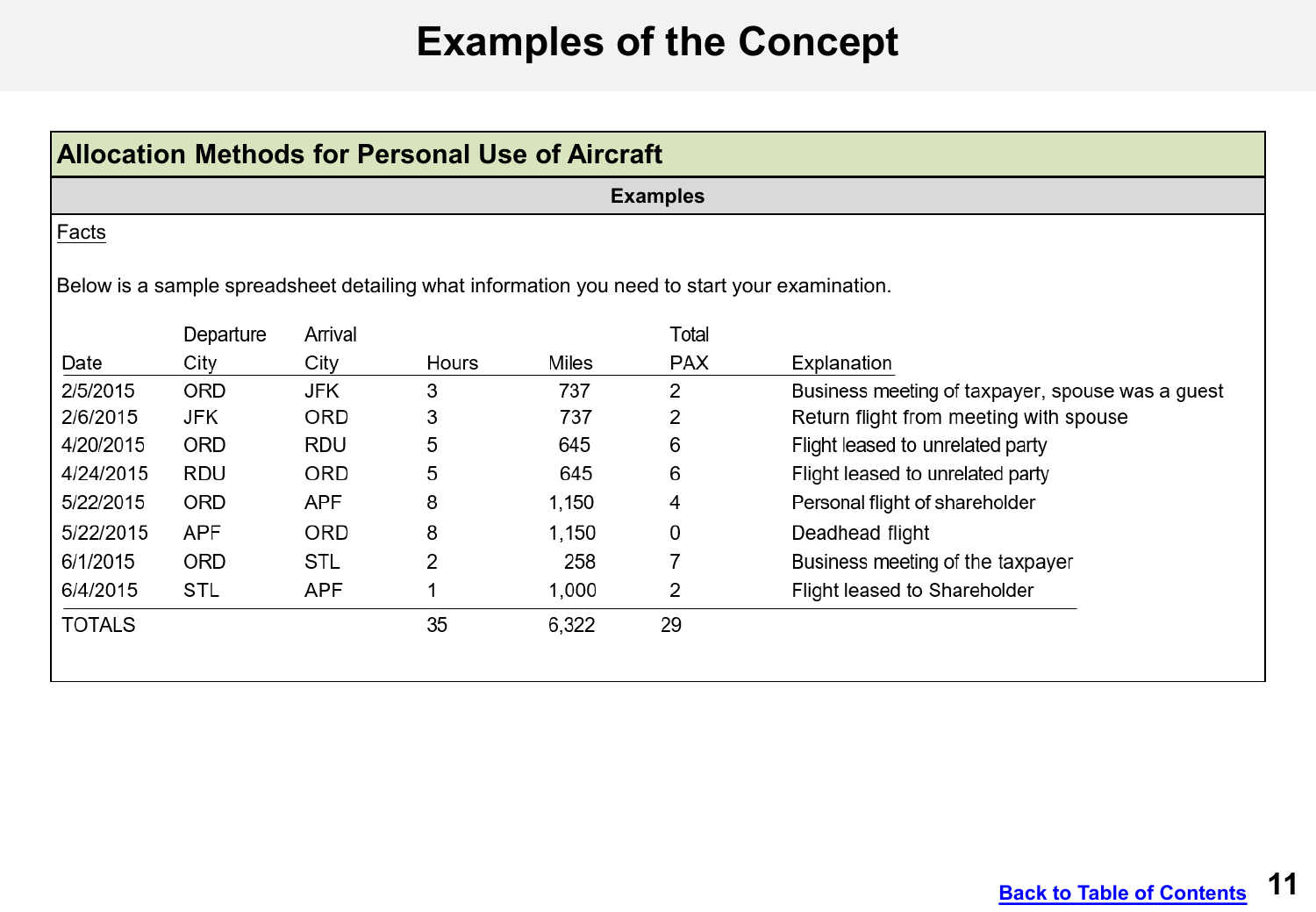| <b>Allocation Methods for Personal Use of Aircraft</b>                                                                                                                                                                                               |                          |               |  |  |  |  |
|------------------------------------------------------------------------------------------------------------------------------------------------------------------------------------------------------------------------------------------------------|--------------------------|---------------|--|--|--|--|
| <b>Examples</b>                                                                                                                                                                                                                                      |                          |               |  |  |  |  |
| <b>Key Factors - Expenses</b>                                                                                                                                                                                                                        |                          |               |  |  |  |  |
| Here are the expenses for this example to illustrate the four allocation methods. These expenses could be for a single aircraft. If the<br>taxpayer elected aggregation, then the expenses are the total aggregated expenses for like kind aircraft. |                          |               |  |  |  |  |
|                                                                                                                                                                                                                                                      | <b>Expense Category</b>  | <b>Amount</b> |  |  |  |  |
|                                                                                                                                                                                                                                                      | Fuel & Oil               | \$54,859      |  |  |  |  |
|                                                                                                                                                                                                                                                      | Maintenance              | \$21,484      |  |  |  |  |
|                                                                                                                                                                                                                                                      | Insurance                | \$20,213      |  |  |  |  |
|                                                                                                                                                                                                                                                      | <b>Pilot Wages</b>       | \$22,675      |  |  |  |  |
|                                                                                                                                                                                                                                                      | Depreciation             | \$250,000     |  |  |  |  |
|                                                                                                                                                                                                                                                      | <b>Professional Fees</b> | \$2,735       |  |  |  |  |
|                                                                                                                                                                                                                                                      | <b>Other Expenses</b>    | \$2,631       |  |  |  |  |
|                                                                                                                                                                                                                                                      | Interest                 | \$.<br>647    |  |  |  |  |
|                                                                                                                                                                                                                                                      | Hangar Fees              | \$20,000      |  |  |  |  |
|                                                                                                                                                                                                                                                      | Total Expenses           | \$395,244     |  |  |  |  |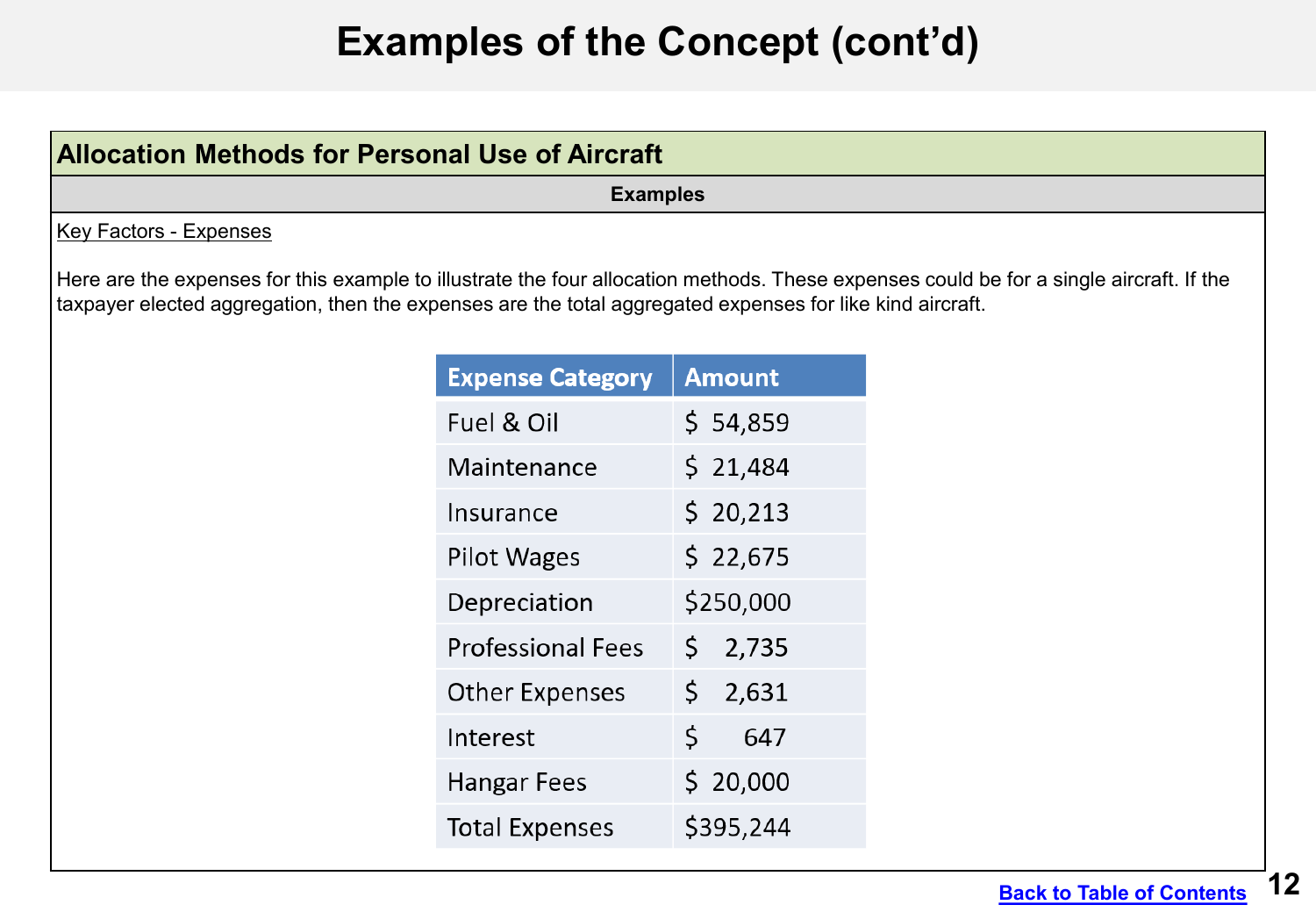| Allocation Methods for Personal Use of Aircraft |                                   |            |       |            |          |                                                  |  |  |
|-------------------------------------------------|-----------------------------------|------------|-------|------------|----------|--------------------------------------------------|--|--|
| <b>Examples</b>                                 |                                   |            |       |            |          |                                                  |  |  |
|                                                 | <b>Occupied Seat Hours Method</b> |            |       |            |          |                                                  |  |  |
| Step One: Calculate Occupied Seat Hours (OSH)   |                                   |            |       |            |          |                                                  |  |  |
|                                                 | Departure                         | Arrival    |       | Total      | Occupied |                                                  |  |  |
| Date                                            | City                              | City       | Hours | <b>PAX</b> |          | Seat Hours* Explanation                          |  |  |
| 2/5/2015                                        | ORD                               | JFK        | 3     | 2          | 6        | Business meeting of taxpayer, spouse was a guest |  |  |
| 2/6/2015                                        | JFK                               | <b>ORD</b> | 3     | 2          | 6        | Return flight from meeting with spouse           |  |  |
| 4/20/2015                                       | <b>ORD</b>                        | <b>RDU</b> | 5     | 6          | 30       | Flight leased to unrelated party                 |  |  |
| 4/24/2015                                       | <b>RDU</b>                        | <b>ORD</b> | 5     | 6          | 30       | Flight leased to unrelated party                 |  |  |
| 5/22/2015                                       | <b>ORD</b>                        | <b>APF</b> | 8     | 4          | 32       | Personal flight of shareholder                   |  |  |
| 5/22/2015                                       | <b>APF</b>                        | <b>ORD</b> | 8     | 0          | 32       | Personal - Deadhead flight**                     |  |  |
| 6/1/2015                                        | <b>ORD</b>                        | STL        | 2     |            | 14       | Business meeting of the taxpayer                 |  |  |
| 6/4/2015                                        | STL                               | APF        |       |            | 2        | Flight leased to Shareholder                     |  |  |
| <b>TOTALS</b>                                   |                                   |            | 35    |            | 152      |                                                  |  |  |

\*Occupied seat hours equals flight hours multiplied by total passengers for that flight.

\*\*A deadhead flight takes on the character of the flight it is associated with on the flight log. For the OSH calculations, the deadhead flight leg is presumed to contain the same number of passengers as the flight leg it is associated with.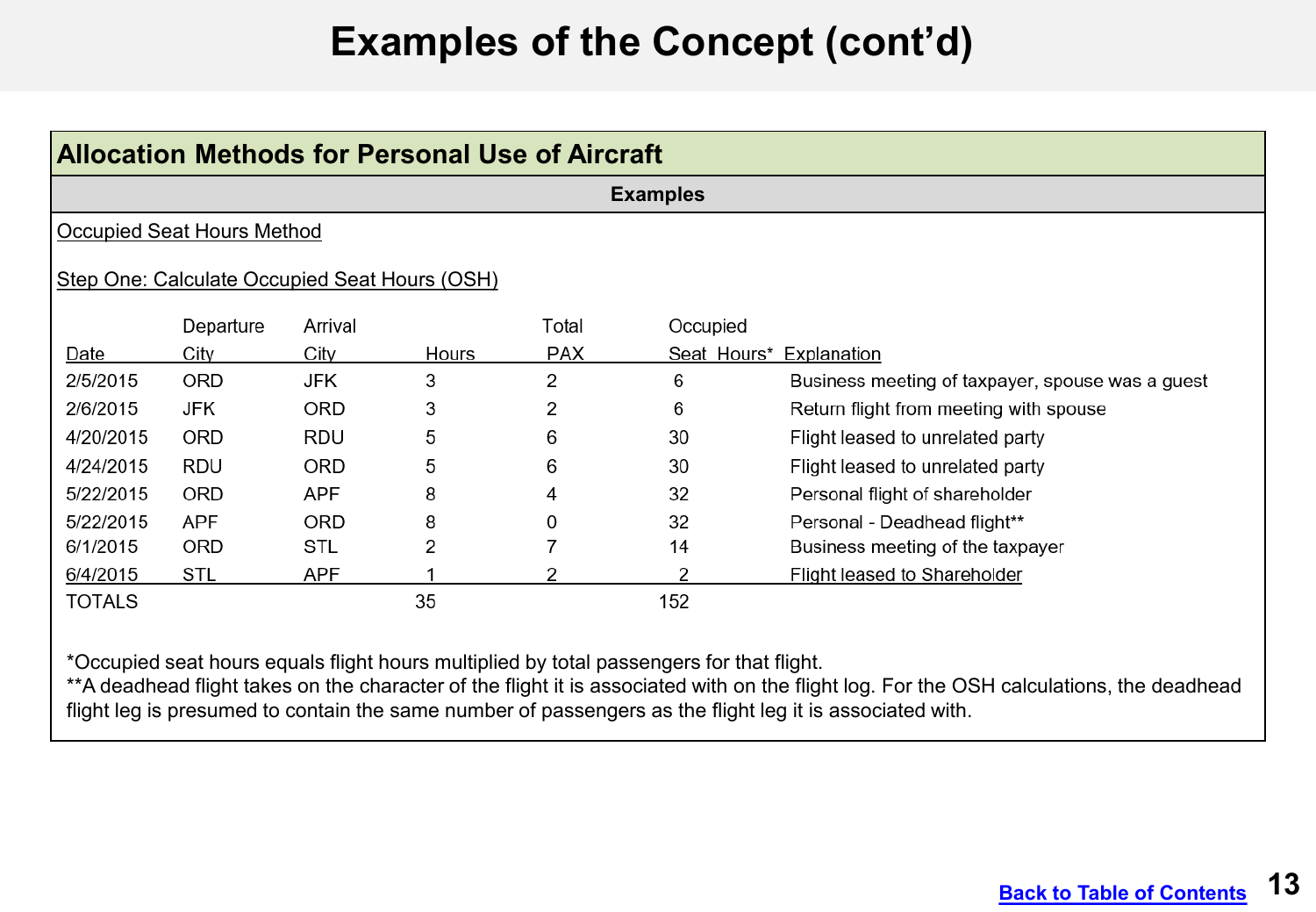|                                                    | <b>Allocation Methods for Personal Use of Aircraft</b> |            |       |            |              |              |                 |                         |  |  |
|----------------------------------------------------|--------------------------------------------------------|------------|-------|------------|--------------|--------------|-----------------|-------------------------|--|--|
|                                                    | <b>Examples</b>                                        |            |       |            |              |              |                 |                         |  |  |
|                                                    | Occupied Seat Hours Method (cont'd)                    |            |       |            |              |              |                 |                         |  |  |
| Step Two: Calculate Personal Versus Business Hours |                                                        |            |       |            |              |              |                 |                         |  |  |
|                                                    | Departure                                              | Arrival    | Total |            | Occ. Seat    | Personal     | <b>Business</b> |                         |  |  |
| Date                                               | City                                                   | City       | Hours | <b>PAX</b> | <b>Hours</b> | <b>Hours</b> | Hours           | Explanation             |  |  |
| 2/5/2015                                           | ORD                                                    | JFK        | 3     | 2          | 6            | 3            | 3               | 1 Business - 1 Personal |  |  |
| 2/6/2015                                           | JFK                                                    | <b>ORD</b> | 3     | 2          | 6            | 3            | 3               | 1 Business - 1 Personal |  |  |
| 4/20/2015                                          | ORD                                                    | <b>RDU</b> | 5     | 6          | 30           |              | 30              | <b>Business</b>         |  |  |
| 4/24/2015                                          | <b>RDU</b>                                             | ORD        | 5     | 6          | 30           |              | 30              | <b>Business</b>         |  |  |
| 5/22/2015                                          | <b>ORD</b>                                             | <b>APF</b> | 8     | 4          | 32           | 32           |                 | Personal                |  |  |
| 5/22/2015                                          | <b>APF</b>                                             | <b>ORD</b> | 8     | 0          | 32           | 32           |                 | Personal (Deadhead)     |  |  |
| 6/1/2015                                           | <b>ORD</b>                                             | <b>STL</b> | 2     | 7          | 14           |              | 14              | <b>Business</b>         |  |  |
| 6/4/2015                                           | <b>STL</b>                                             | <b>APF</b> |       | 2          | 2            |              | 2               | <b>Business</b>         |  |  |
| <b>TOTALS</b>                                      |                                                        |            | 35    | 29         | 152          | 70           | 82              |                         |  |  |
|                                                    |                                                        |            |       |            |              |              |                 |                         |  |  |
|                                                    |                                                        |            |       |            |              |              |                 |                         |  |  |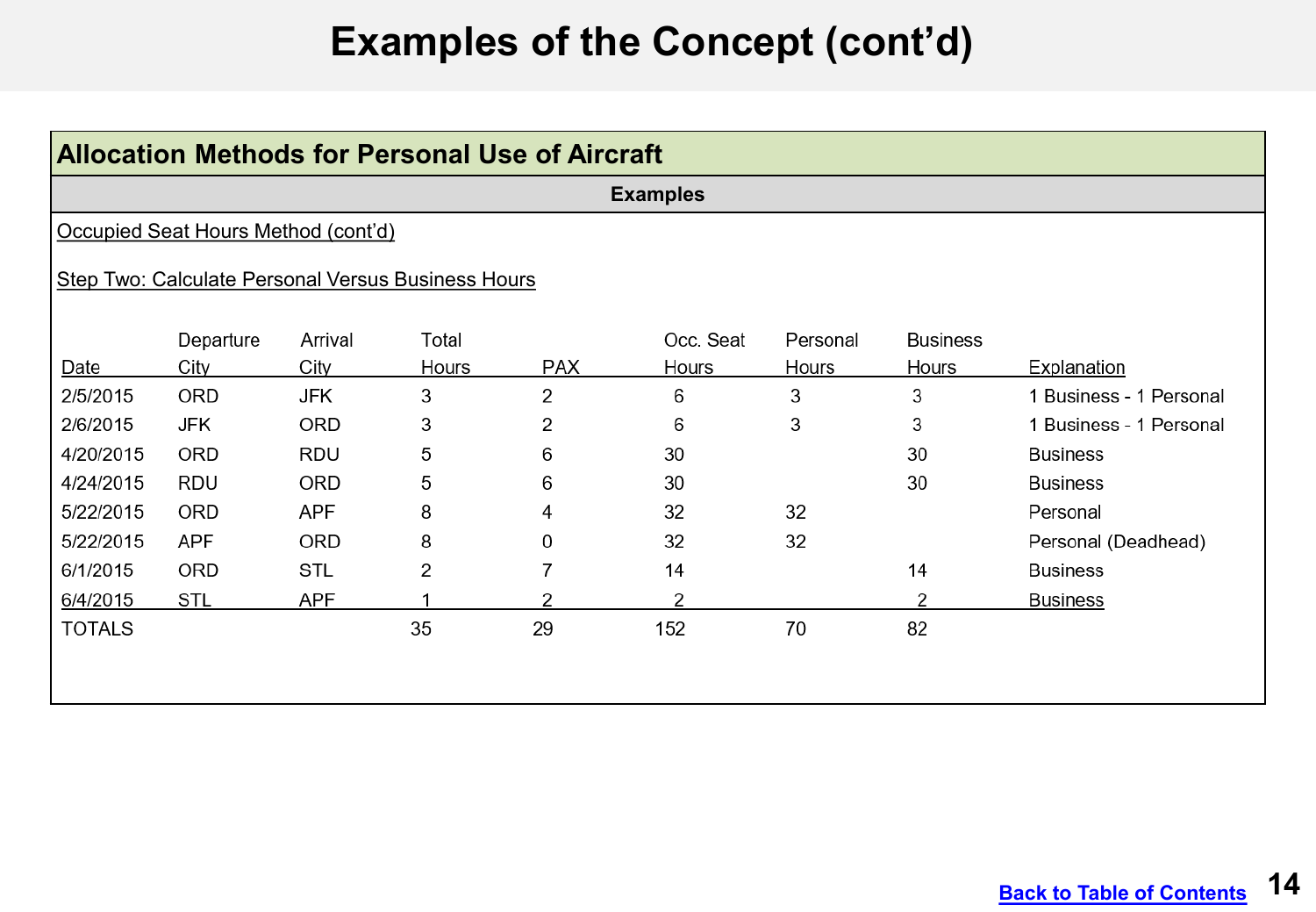|                                                                                     | <b>Allocation Methods for Personal Use of Aircraft</b> |            |       |           |                 |             |                         |  |  |  |  |
|-------------------------------------------------------------------------------------|--------------------------------------------------------|------------|-------|-----------|-----------------|-------------|-------------------------|--|--|--|--|
|                                                                                     | <b>Examples</b>                                        |            |       |           |                 |             |                         |  |  |  |  |
|                                                                                     | Occupied Seat Hours Method (cont'd)                    |            |       |           |                 |             |                         |  |  |  |  |
| Step Three: Calculate Costs Per Hour and Allocate to Personal Versus Business Usage |                                                        |            |       |           |                 |             |                         |  |  |  |  |
|                                                                                     |                                                        | Total      | Seat  | *Cost Per | <b>Business</b> | Personal    |                         |  |  |  |  |
| Date                                                                                | Hours                                                  | <b>PAX</b> | Hours | Hour      | Costs           | Costs       | Explanation             |  |  |  |  |
| 2/5/2015                                                                            | 3                                                      | 2          | 6     | \$2,600   | \$7,800         | \$7,800     | 1 Business - 1 Personal |  |  |  |  |
| 2/6/2015                                                                            | 3                                                      | 2          | 6     | \$2,600   | \$7,800         | \$7,800     | 1 Business - 1 Personal |  |  |  |  |
| 4/20/2015                                                                           | 5                                                      | 6          | 30    | \$2,600   | \$78,000        |             | <b>Business</b>         |  |  |  |  |
| 4/24/2015                                                                           | 5                                                      | 6          | 30    | \$2,600   | \$78,000        |             | <b>Business</b>         |  |  |  |  |
| 5/22/2015                                                                           | 8                                                      | 4          | 32    | \$2,600   |                 | \$83,200    | Personal                |  |  |  |  |
| 5/22/2015                                                                           | 8                                                      | 0          | 32    | \$2,600   |                 | \$83,200    | Personal (Deadhead)     |  |  |  |  |
| 6/1/2015                                                                            | 2                                                      | 7          | 14    | \$2,600   | \$36,400        |             | <b>Business</b>         |  |  |  |  |
| 6/4/2015                                                                            |                                                        | 2          | 2     | \$2,600   | \$5,200         |             | <b>Business</b>         |  |  |  |  |
| <b>TOTALS</b>                                                                       | 35                                                     | 29         | 152   |           | \$213,200       | \$182,000** |                         |  |  |  |  |

\*Total aircraft expenses for the year divided by OSH for the year equals Cost per Hour

So, in this example, \$395,244 (total aircraft expenses for the year) divided by 152 (total occupied seat hours flown for the year) equals \$2,600 cost per seat hour

\*\* Numbers were rounded for this example

Note: Departure city and Arrival City removed for presentation purposes only on this slide, these items are still relevant for analysis.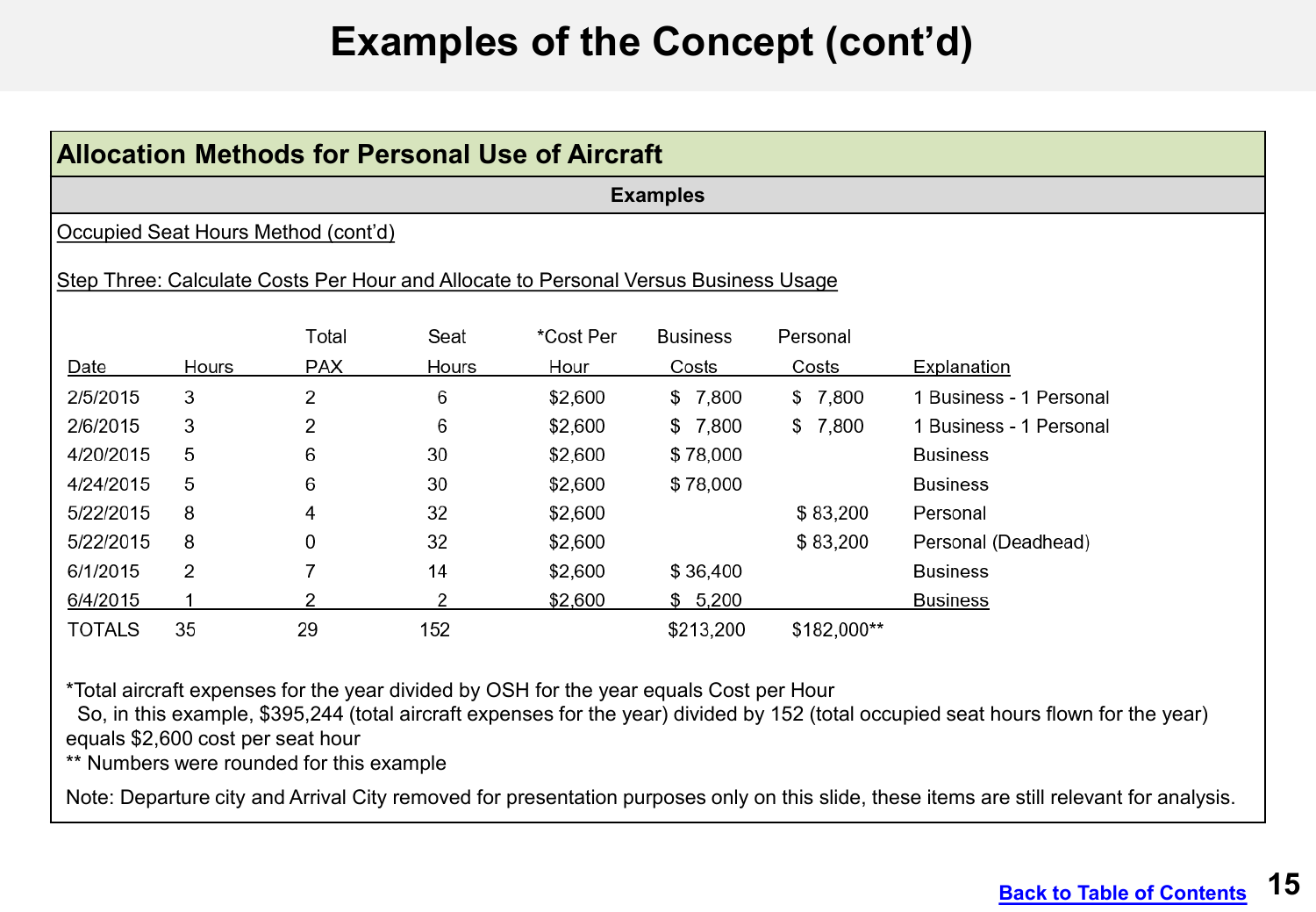|               | Allocation Methods for Personal Use of Aircraft |            |                                               |            |             |                                                  |  |  |  |  |
|---------------|-------------------------------------------------|------------|-----------------------------------------------|------------|-------------|--------------------------------------------------|--|--|--|--|
|               | <b>Examples</b>                                 |            |                                               |            |             |                                                  |  |  |  |  |
|               | <b>Occupied Seat Miles Method</b>               |            |                                               |            |             |                                                  |  |  |  |  |
|               |                                                 |            | Step One: Calculate Occupied Seat Miles (OSM) |            |             |                                                  |  |  |  |  |
|               | Departure                                       | Arrival    |                                               | Total      | Occupied    |                                                  |  |  |  |  |
| Date          | City                                            | City       | Miles                                         | <b>PAX</b> | Seat Miles* | Explanation                                      |  |  |  |  |
| 2/5/2015      | <b>ORD</b>                                      | JFK        | 737                                           | 2          | 1,474       | Business meeting of Taxpayer, spouse was a guest |  |  |  |  |
| 2/6/2015      | JFK                                             | <b>ORD</b> | 737                                           | 2          | 1,474       | Return flight from meeting with spouse           |  |  |  |  |
| 4/20/2015     | <b>ORD</b>                                      | RDU        | 645                                           | 6          | 3,870       | Flight leased to unrelated party                 |  |  |  |  |
| 4/24/2015     | RDU                                             | <b>ORD</b> | 645                                           | 6          | 3,870       | Flight leased to unrelated party                 |  |  |  |  |
| 5/22/2015     | <b>ORD</b>                                      | APF        | 1,150                                         | 4          | 4,600       | Personal flight of Shareholder                   |  |  |  |  |
| 5/22/2015     | <b>APF</b>                                      | <b>ORD</b> | 1,150                                         | 0          | 4,600       | Personal - Deadhead flight**                     |  |  |  |  |
| 6/1/2015      | ORD                                             | STL        | 258                                           |            | 1,806       | <b>Business meeting of Taxpayer</b>              |  |  |  |  |
| 6/4/2015      | <b>STL</b>                                      | <b>APF</b> | 1,000                                         |            | 2,000       | Flight leased to Shareholder                     |  |  |  |  |
| <b>TOTALS</b> |                                                 |            | 6,322                                         |            | 23,694      |                                                  |  |  |  |  |

\*Occupied seat miles equals flight miles multiplied by the total passengers for that flight.

\*\*A deadhead flight takes on the character of the flight it is associated with on the flight log. For the OSM calculations, the empty deadhead flight is presumed to contain the same number of passengers as the flight it is associated with.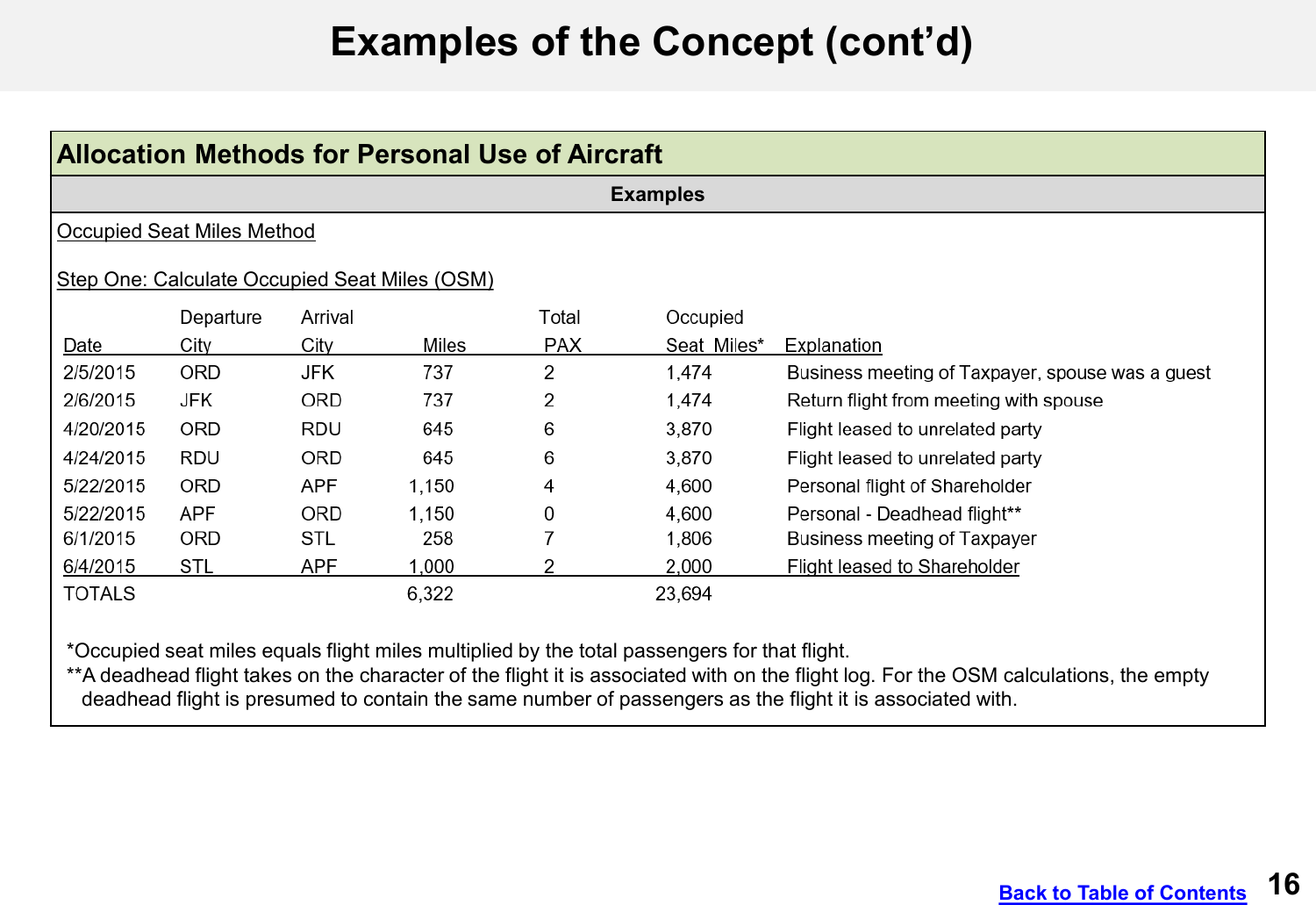|                                                    | <b>Allocation Methods for Personal Use of Aircraft</b> |            |                |          |          |                 |                        |  |  |
|----------------------------------------------------|--------------------------------------------------------|------------|----------------|----------|----------|-----------------|------------------------|--|--|
|                                                    | <b>Examples</b>                                        |            |                |          |          |                 |                        |  |  |
|                                                    | Occupied Seat Miles Method (cont'd)                    |            |                |          |          |                 |                        |  |  |
| Step Two: Calculate Personal Versus Business Miles |                                                        |            |                |          |          |                 |                        |  |  |
|                                                    |                                                        |            |                | Occupied |          |                 |                        |  |  |
|                                                    | Departure                                              | Arrival    |                | Seat     | Personal | <b>Business</b> |                        |  |  |
| Date                                               | City                                                   | City       | <b>PAX</b>     | Miles    | Miles    | Miles           | Explanation            |  |  |
| 2/5/2015                                           | ORD                                                    | JFK        | 2              | 1,474    | 737      | 737             | 1 Business -1 Personal |  |  |
| 2/6/2015                                           | JFK                                                    | ORD        | $\overline{2}$ | 1,474    | 737      | 737             | 1 Business -1 Personal |  |  |
| 4/20/2015                                          | <b>ORD</b>                                             | <b>RDU</b> | 6              | 3,870    |          | 3,870           | <b>Business</b>        |  |  |
| 4/24/2015                                          | <b>RDU</b>                                             | ORD        | 6              | 3,870    |          | 3,870           | <b>Business</b>        |  |  |
| 5/22/2015                                          | <b>ORD</b>                                             | <b>APF</b> | 4              | 4,600    | 4,600    |                 | Personal               |  |  |
| 5/22/2015                                          | <b>APF</b>                                             | ORD        | 0              | 4,600    | 4,600    |                 | Personal (Deadhead)    |  |  |
| 6/1/2015                                           | ORD                                                    | <b>STL</b> | 7              | 1,806    |          | 1,806           | <b>Business</b>        |  |  |
| 6/4/2015                                           | <b>STL</b>                                             | <b>APF</b> | 2              | 2,000    |          | 2,000           | <b>Business</b>        |  |  |
| <b>TOTALS</b>                                      |                                                        |            | 29             | 23,694   | 10,674   | 13,020          |                        |  |  |
|                                                    |                                                        |            |                |          |          |                 |                        |  |  |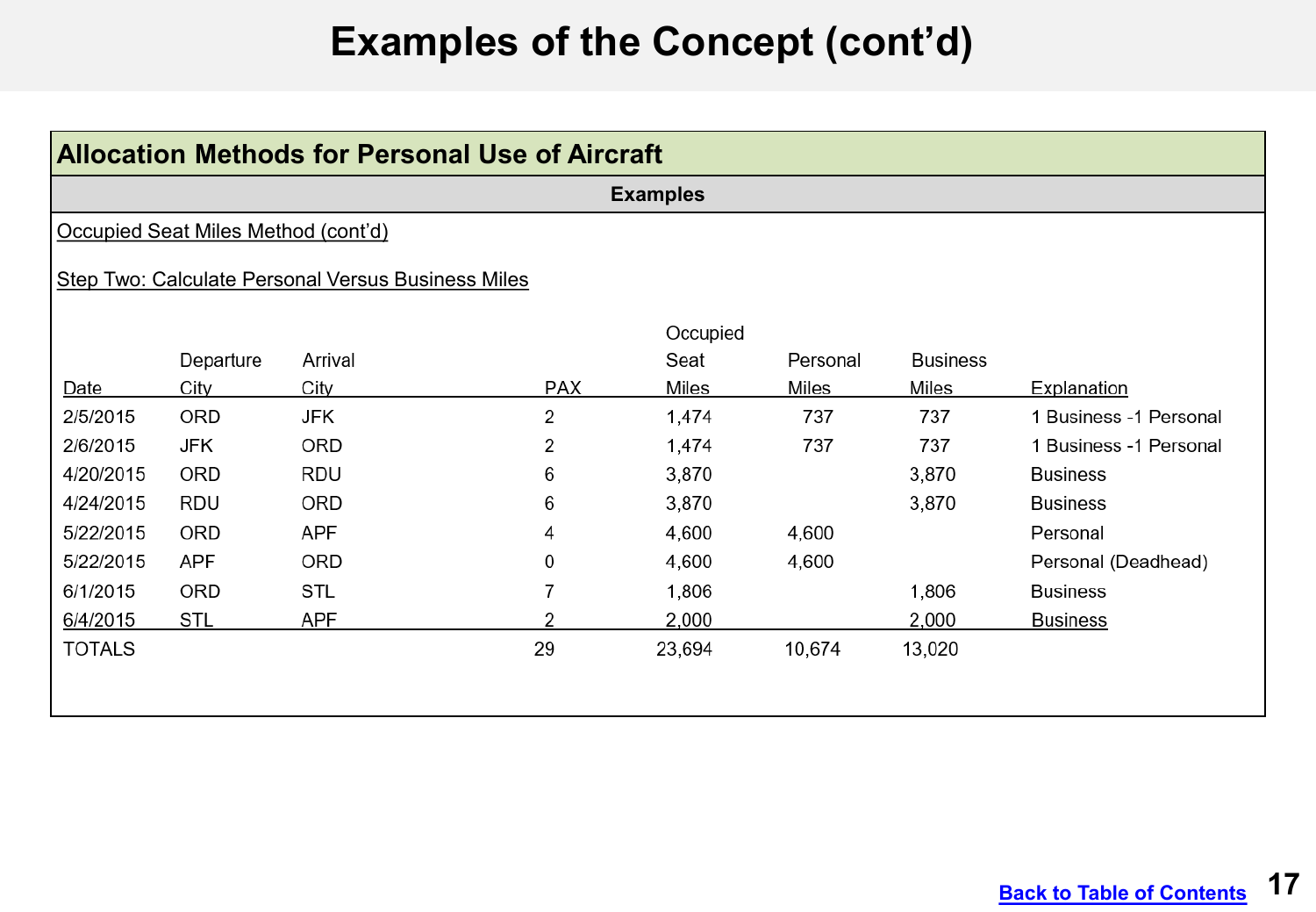|               | <b>Allocation Methods for Personal Use of Aircraft</b> |                                                                                     |            |              |                 |            |                        |  |  |  |  |
|---------------|--------------------------------------------------------|-------------------------------------------------------------------------------------|------------|--------------|-----------------|------------|------------------------|--|--|--|--|
|               | <b>Examples</b>                                        |                                                                                     |            |              |                 |            |                        |  |  |  |  |
|               |                                                        | Occupied Seat Miles Method (cont'd)                                                 |            |              |                 |            |                        |  |  |  |  |
|               |                                                        | Step Three: Calculate Costs Per Mile and Allocate to Personal Versus Business Usage |            |              |                 |            |                        |  |  |  |  |
|               |                                                        | Total                                                                               | Occupied   | Cost per     | <b>Business</b> | Personal   |                        |  |  |  |  |
| Date          | Miles                                                  | PAX                                                                                 | Seat Miles | Flight Mile* | Costs           | Costs      | Explanation            |  |  |  |  |
| 2/5/2015      | 737                                                    | 2                                                                                   | 1,474      | \$16.68      | \$12,293        | \$12,293   | 1 Business -1 Personal |  |  |  |  |
| 2/6/2015      | 737                                                    | 2                                                                                   | 1,474      | \$16.68      | \$12,293        | \$12,293   | 1 Business -1 Personal |  |  |  |  |
| 4/20/2015     | 645                                                    | 6                                                                                   | 3,870      | \$16.68      | \$64,552        |            | <b>Business</b>        |  |  |  |  |
| 4/24/2015     | 645                                                    | 6                                                                                   | 3,870      | \$16.68      | \$64,552        |            | <b>Business</b>        |  |  |  |  |
| 5/22/2015     | 1,150                                                  | 4                                                                                   | 4,600      | \$16.68      |                 | \$76,728   | Personal               |  |  |  |  |
| 5/22/2015     | 1,150                                                  | 0                                                                                   | 4,600      | \$16.68      |                 | \$76,728   | Personal (Deadhead)    |  |  |  |  |
| 6/1/2015      | 258                                                    | 7                                                                                   | 1,806      | \$16.68      | \$30,124        |            | <b>Business</b>        |  |  |  |  |
| 6/4/2015      | 1,000                                                  | 2                                                                                   | 2,000      | \$16.68      | \$33,360        |            | <b>Business</b>        |  |  |  |  |
| <b>TOTALS</b> | 6,322                                                  | 29                                                                                  | 23,694     |              | \$217,174*      | \$178,042* |                        |  |  |  |  |

Total aircraft expenses for the year divided by OSM for the year equals Cost per Mile. So, in this example, \$395,244 (total aircraft expenses for the year) divided by 23,694 (total occupied seat miles flown for the year) equals \$16.68 cost per flight mile

\* Numbers were rounded for this example

Note: Departure city and arrival city removed for presentation purposes only on this slide, these items are still relevant for analysis.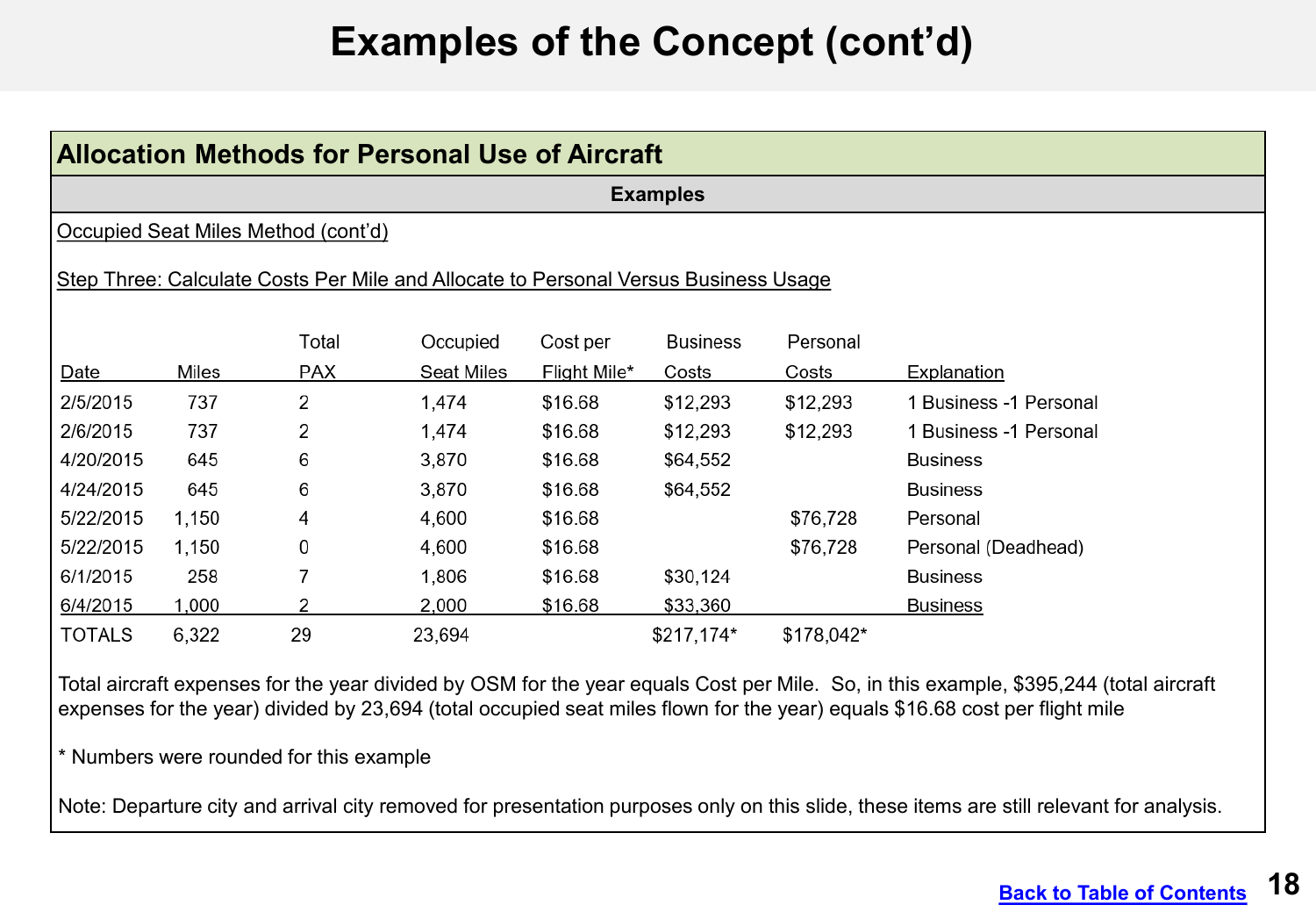| <b>Allocation Methods for Personal Use of Aircraft</b>                                                                                                                                                                                                                                                                                                                                                          |
|-----------------------------------------------------------------------------------------------------------------------------------------------------------------------------------------------------------------------------------------------------------------------------------------------------------------------------------------------------------------------------------------------------------------|
| <b>Examples</b>                                                                                                                                                                                                                                                                                                                                                                                                 |
| Occupied Seat vs. Flight-by-Flight                                                                                                                                                                                                                                                                                                                                                                              |
| The two examples in the previous slides show the personal use allocation using the Occupied Seat Method. The Occupied Seat<br>Method calculates the hours or miles of a flight leg and multiplied it by the number of passengers. That sum-total was then allocated<br>between business cost or personal cost after determining the respective purpose of each passenger ( <i>i.e.</i> : business or personal). |
| The two examples in the next slides show the personal use allocation using the Flight-by-Flight Method. In this method you take the<br>total flight leg hours or miles and divide by the number of passengers. Those hours or miles per passenger then get allocated based<br>on the reason the passenger is on board the flight.                                                                               |
| The Flight-by-Flight allocation examples use the same flight log and facts that are used in the Occupied Seat Method (slides 11-12).                                                                                                                                                                                                                                                                            |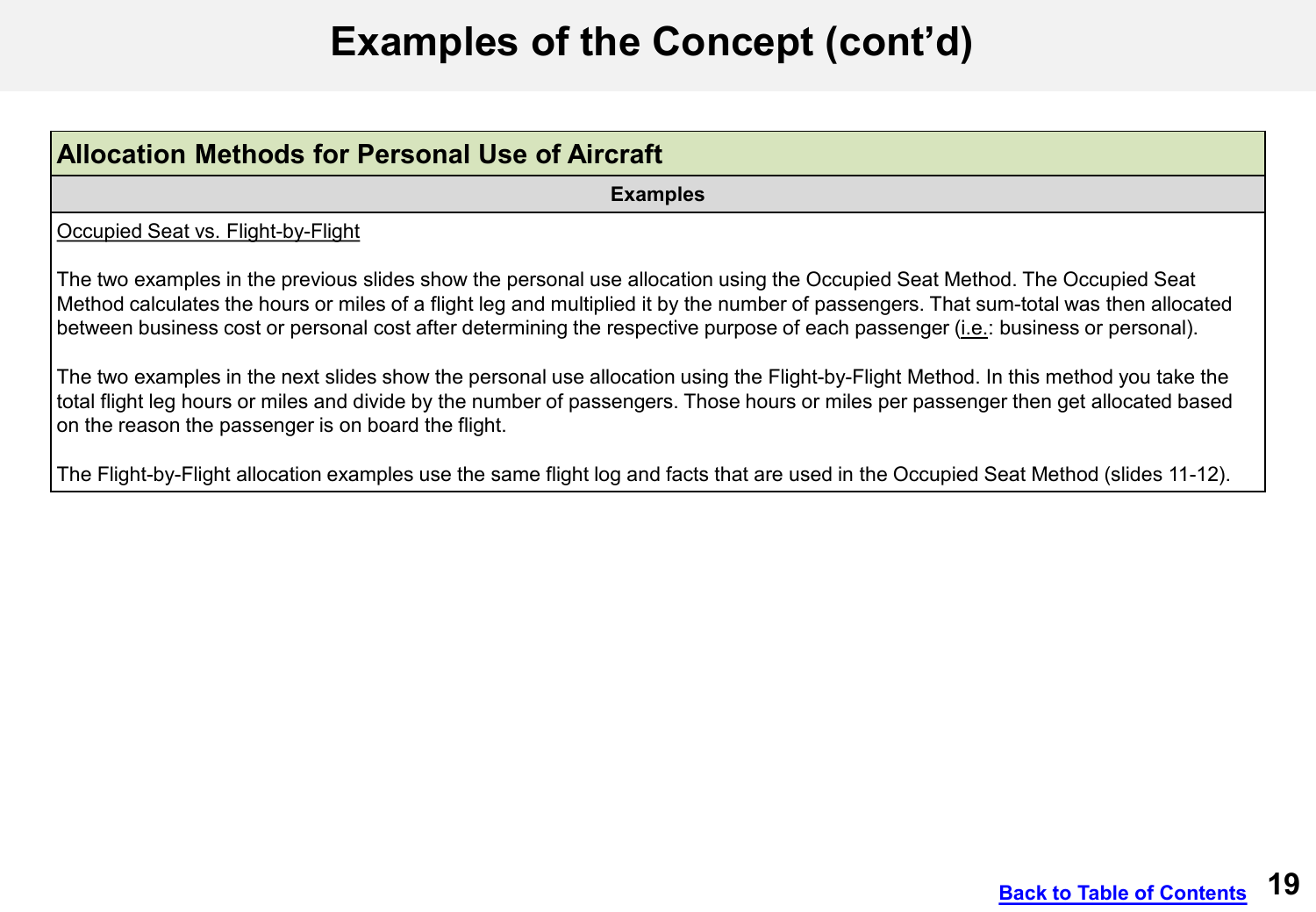|                               | Allocation Methods for Personal Use of Aircraft |            |                   |                    |                 |                          |                   |                        |  |  |
|-------------------------------|-------------------------------------------------|------------|-------------------|--------------------|-----------------|--------------------------|-------------------|------------------------|--|--|
|                               | <b>Examples</b>                                 |            |                   |                    |                 |                          |                   |                        |  |  |
| Flight-by-Flight Hours Method |                                                 |            |                   |                    |                 |                          |                   |                        |  |  |
| Date                          | Hrs.                                            | <b>PAX</b> | Cost Per<br>Hour* | Cost Per<br>Flight | Cost Per<br>Pax | <b>Business</b><br>Costs | Personal<br>Costs | Explanation            |  |  |
| 2/5/2015                      | 3                                               | 2          | \$11,293          | \$33,880           | \$16,940        | \$16,940                 | \$16,940          | 1 Business- 1 Personal |  |  |
| 2/6/2015                      | 3                                               | 2          | \$11,293          | \$33,880           | \$16,940        | \$16,940                 | \$16,940          | 1 Business -1 Personal |  |  |
| 4/20/2015                     | 5                                               | 6          | \$11,293          | \$56,460           | \$9,410         | \$56,460                 |                   | <b>Business</b>        |  |  |
| 4/24/2015                     | 5                                               | 6          | \$11,293          | \$56,460           | \$9,410         | \$56,460                 |                   | <b>Business</b>        |  |  |
| 5/22/2015                     | 8                                               | 4          | \$11,293          | \$90,343           | \$22,586        |                          | \$90,343          | Personal               |  |  |
| 5/22/2015                     | 8                                               | 0          | \$11,293          | \$90,343           |                 |                          | \$90,343          | Personal (Deadhead)    |  |  |
| 6/1/2015                      | 2                                               | 7          | \$11,293          | \$22,585           | \$3,226         | \$22,585                 |                   | <b>Business</b>        |  |  |
| 6/4/2015                      |                                                 | 2          | \$11,293          | \$11,293           | \$5,647         | \$11,293                 |                   | <b>Business</b>        |  |  |
| <b>TOTALS</b>                 | 35                                              | 29         |                   | \$395,244          |                 | \$180,678                | \$214,564         |                        |  |  |

\*Cost per flight hour equals total aircraft expenses for the year divided by total flight hours (\$395,244/35=\$11,293)

\*\*Cost per flight equals cost per flight hour multiplied by the number of hours for that flight

\*\*\*Cost per passenger equals cost of flight divided by number of passengers

Numbers were rounded for this example

Note: Departure City and Arrival City removed for presentation purposes only on this slide, these items are still relevant for analysis.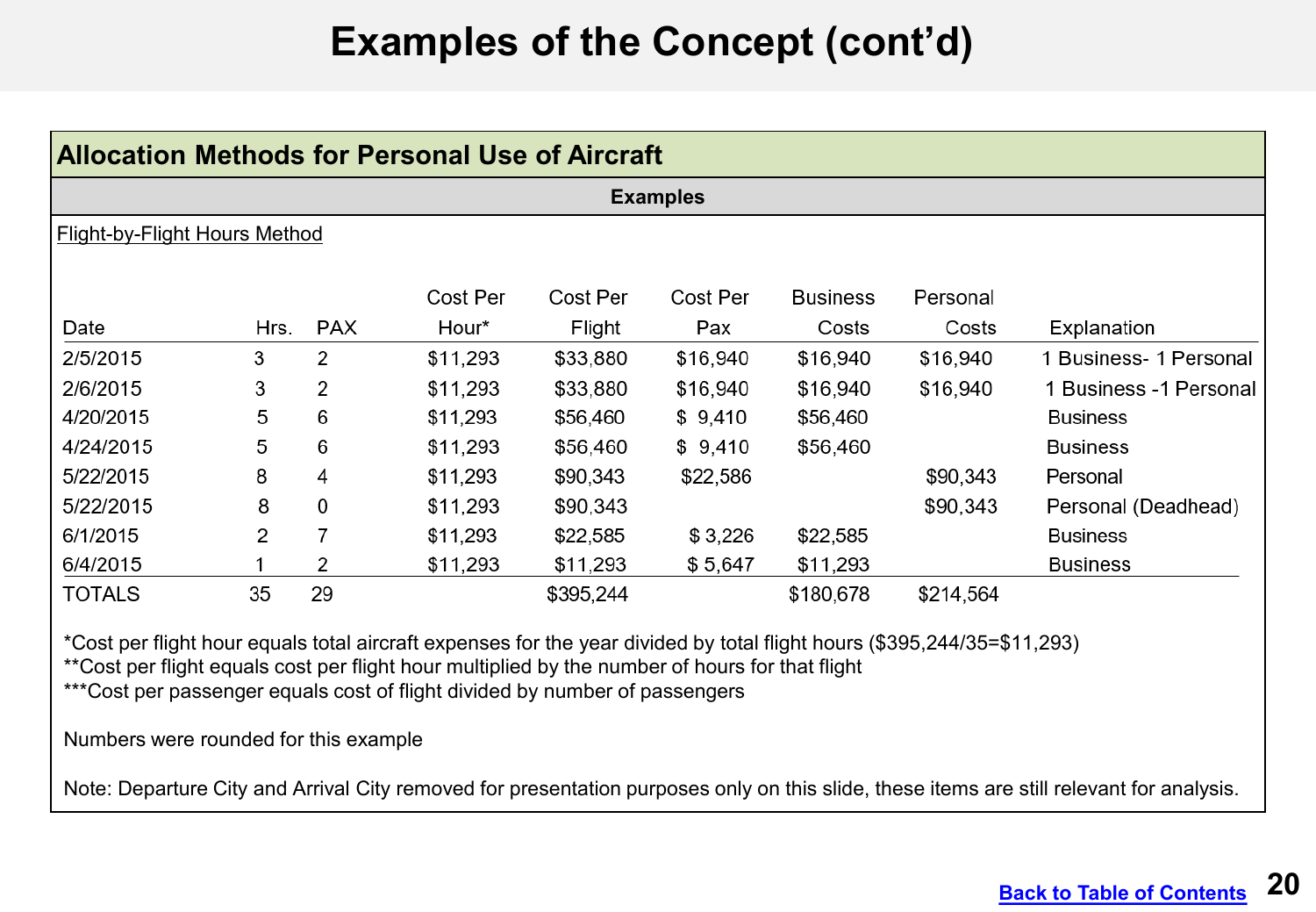| <b>Allocation Methods for Personal Use of Aircraft</b> |       |            |          |                 |                 |           |                        |  |
|--------------------------------------------------------|-------|------------|----------|-----------------|-----------------|-----------|------------------------|--|
|                                                        |       |            |          | <b>Examples</b> |                 |           |                        |  |
| <b>Flight-by-Flight Miles Method</b>                   |       |            |          |                 |                 |           |                        |  |
|                                                        |       |            | Flight   | Cost            |                 |           |                        |  |
|                                                        |       |            | Cost Per | Per             | <b>Business</b> | Personal  |                        |  |
| Date                                                   | Miles | <b>PAX</b> | Mile*    | Flight**        | Cost            | Cost      | Explanation            |  |
| 2/5/2015                                               | 737   | 2          | \$62.52  | \$46,077        | \$23,039        | \$23,039  | 1 Business -1 Personal |  |
| 2/6/2015                                               | 737   | 2          | \$62.52  | \$46,077        | \$23,039        | \$23,039  | 1 Business -1 Personal |  |
| 4/20/2015                                              | 645   | 6          | \$62.52  | \$40,324        | \$40,324        |           | <b>Business</b>        |  |
| 4/24/2015                                              | 645   | 6          | \$62.52  | \$40,324        | \$40,324        |           | <b>Business</b>        |  |
| 5/22/2015                                              | 1,150 | 4          | \$62.52  | \$71,897        |                 | \$71,897  | Personal               |  |
| 5/22/2015                                              | 1,150 | 0          | \$62.52  | \$71,897        |                 | \$71,897  | Deadhead               |  |
| 6/1/2015                                               | 258   | 7          | \$62.52  | \$16,128        | \$16,128        |           | <b>Business</b>        |  |
| 6/4/2015                                               | 1,000 | 2          | \$62.52  | \$62,519        | \$62,519        |           | <b>Business</b>        |  |
| <b>TOTALS</b>                                          | 6,322 | 29         |          | \$395,244       | \$205,373       | \$189,871 |                        |  |

\*Cost per flight mile equals total aircraft expenses for the year divided by total flight miles (\$395,244/6322=\$62.52) \*\*Cost per flight equals cost per flight mile times number of miles for the flight

\*\*\*Cost per passenger equals cost of flight divided by number of passengers

Numbers were rounded for this example

Note: Departure City and Arrival City removed for presentation purposes only on this slide, these items are still relevant for analysis.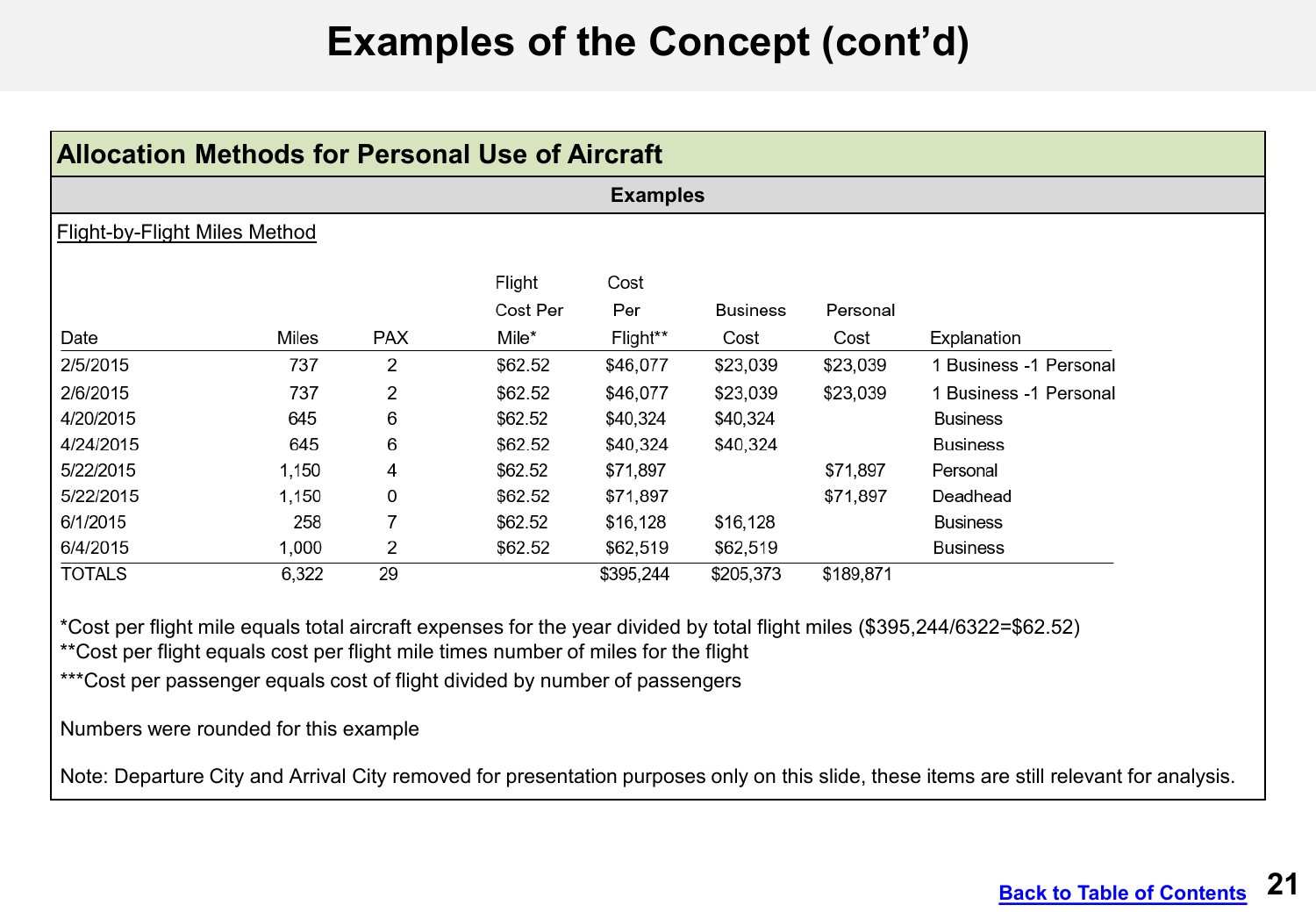|                                                 | <b>Allocation Methods for Personal Use of Aircraft</b> |                                     |                                      |                                         |                                         |  |  |
|-------------------------------------------------|--------------------------------------------------------|-------------------------------------|--------------------------------------|-----------------------------------------|-----------------------------------------|--|--|
| <b>Examples</b>                                 |                                                        |                                     |                                      |                                         |                                         |  |  |
| <b>Comparison of the Results of Each Method</b> |                                                        |                                     |                                      |                                         |                                         |  |  |
|                                                 |                                                        | <b>Occupied</b><br><b>Seat Hour</b> | <b>Occupied</b><br><b>Seat Miles</b> | <b>Flight by</b><br><b>Flight Hours</b> | <b>Flight by</b><br><b>Flight Miles</b> |  |  |
|                                                 | <b>Cost of Personal</b><br>flights                     | \$182,000                           | \$178,042                            | \$214,564                               | \$189,871                               |  |  |
|                                                 | <b>Cost of Business</b><br>flights                     | \$213,200                           | \$217,174                            | \$180,678                               | \$205,373                               |  |  |
|                                                 | Total**                                                | \$395,200                           | \$395,216                            | \$395,242                               | \$395,244                               |  |  |

rounding.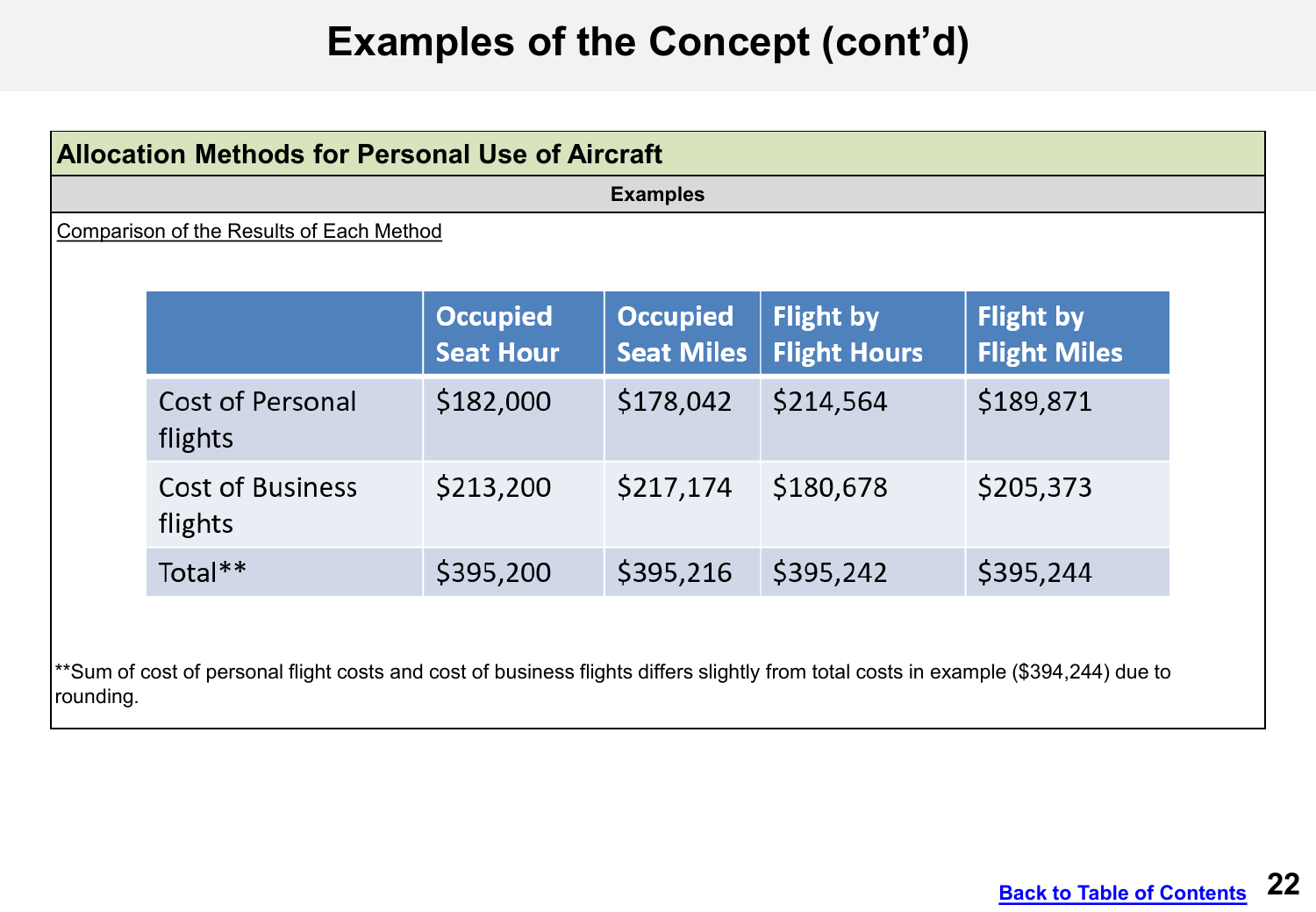#### **Index of Referenced Resources**

#### <span id="page-22-0"></span>**Allocation Methods for Personal Use of Aircraft**

IRC 274(d)

Treas. Reg. 1.274-9

Treas. Reg. 1.274-10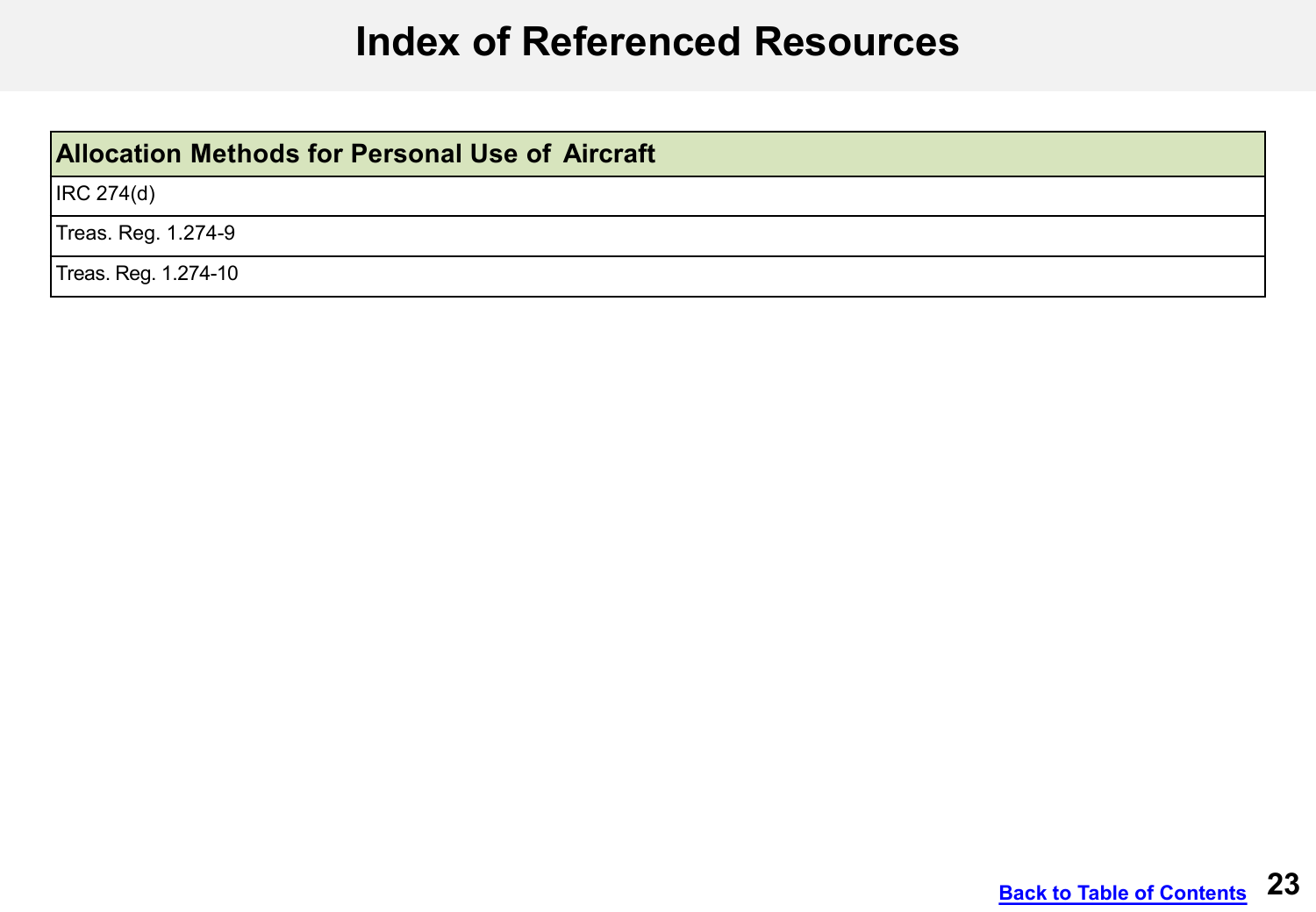## **Training and Additional Resources**

<span id="page-23-0"></span>

| <b>Allocation Methods for Personal Use of Aircraft</b> |                                                         |  |  |  |
|--------------------------------------------------------|---------------------------------------------------------|--|--|--|
| <b>Type of Resource</b>                                | Description(s)                                          |  |  |  |
| Reference Materials                                    | Audit Tool - Business Aircraft and Aviation Terminology |  |  |  |
|                                                        | Audit Tool - Overview of Business Aircraft Issues       |  |  |  |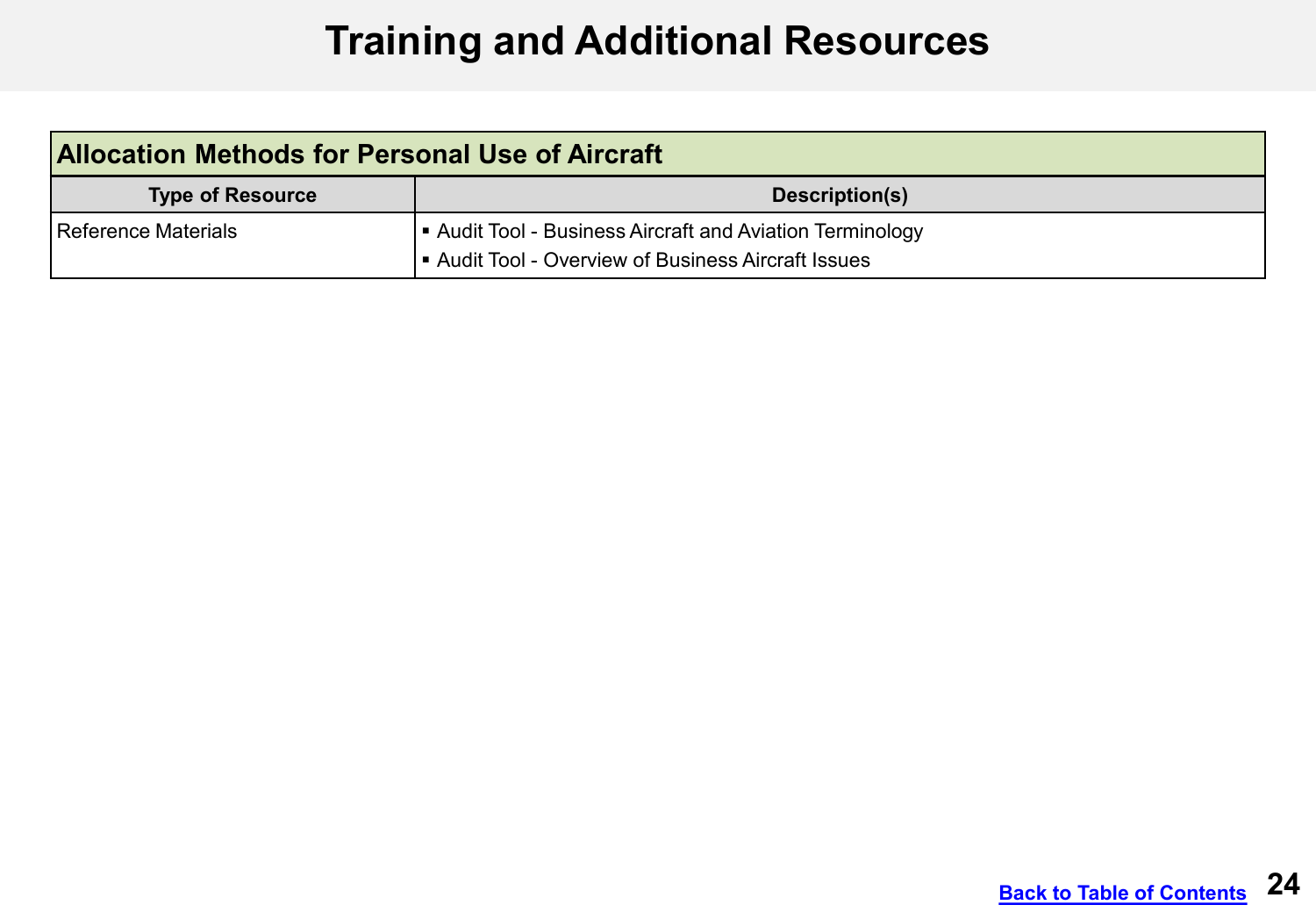#### **Glossary of Terms and Acronyms**

<span id="page-24-0"></span>

| Term/Acronym          | <b>Definition</b>                                        |
|-----------------------|----------------------------------------------------------|
| APF                   | <b>Airport Code for Naples Airport</b>                   |
| Deadhead Flight       | A flight or route with no cargo or passengers            |
| JFK                   | Airport Code for John F. Kennedy International Airport   |
| Leg                   | A single direction of travel between two points          |
| ORD                   | Airport Code for Chicago O'Hare International Airport    |
| OSH                   | <b>Occupied Seat Hours</b>                               |
| <b>OSM</b>            | <b>Occupied Seat Miles</b>                               |
| PAX                   | Passengers                                               |
| RDU                   | Airport Code for Raleigh-Durham International Airport    |
| Specified Individuals | Defined in Treas. Reg. 1.274-9                           |
| <b>STL</b>            | Airport Code for Lambert-St. Louis International Airport |